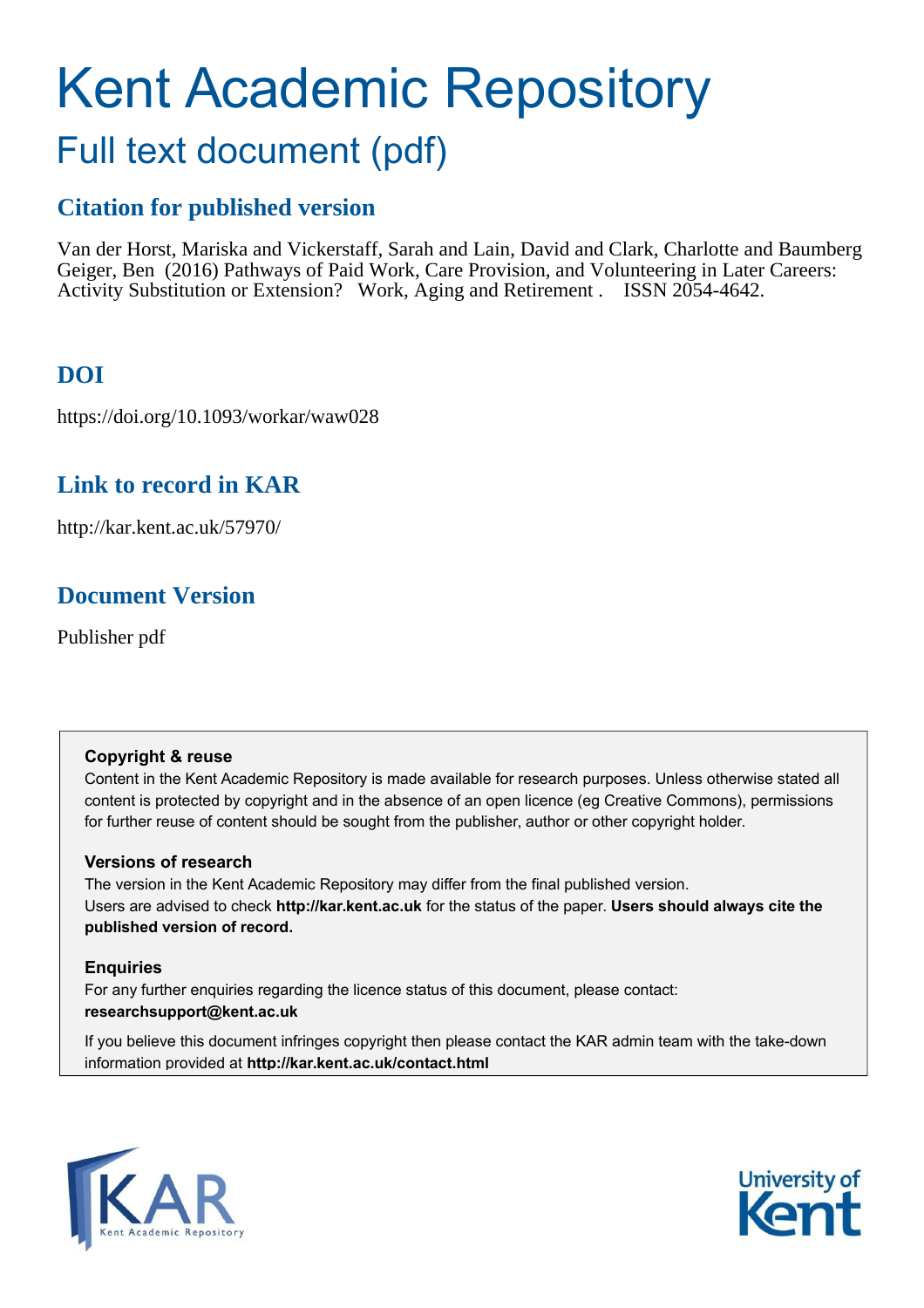*Work, Aging and Retirement*, 2016, Vol. 00, No. 00, pp. 1–23 doi:10.1093/workar/waw028 Empirical Article

## Pathways of Paid Work, Care Provision, and Volunteering in Later Careers: Activity Substitution or Extension?

Mariska van der Horst<sup>[1](#page-0-0)</sup>, Sarah Vickerstaff<sup>1</sup>, David Lain<sup>[2](#page-0-0)</sup>, Charlotte Clark<sup>[3](#page-0-0)</sup>, and Ben Baumberg Geiger<sup>[1](#page-0-0)</sup>

1. School of Social Policy, Sociology and Social Research, University of Kent, Canterbury, UK 2. Brighton Business School, University of Brighton, Brighton, UK 3. Centre for Psychiatry, Queen Mary, University of London, London, UK

#### **ABSTRACT**

It is well established that what happens to older people in one domain (like paid work) is likely to be related to what happens in another domain (like family caring or voluntary work). There is, however, limited research on the interplay between multiple activity domains in later careers. Research tends to focus on one domain (such as employment), and bring in aspects from other domains (such as volunteering) to explain outcomes. This article instead examines the interplay between *3* domains—paid work, care provision, and volunteering—using sequence analyses, cluster analyses, and loglinear modeling. It assesses 2 competing perspectives. The role substitution perspective suggests people take on activities (such as volunteering) to replace the loss of other activities (such as paid work). The role extension perspective alternatively suggests that people that are active in one area are likely to be active in others as well. Using the irst 6 waves of the English Longitudinal Study of Ageing (ELSA), we examine 10-year pathways taken by individuals aged 50+ in relation to paid work, care provision, and volunteering. We ind litle support for either view of role substitution or extension. The 3 activity domains were largely independent of each other, suggesting that the factors inluencing involvement in diferent combinations of activities are more complex. Nevertheless, we found some indicative evidence that part-time work and volunteering were complementary. Gender was important for the combination of pathways in paid work and care provision.

Active aging is a concept that was originally developed as a framework to counter the more negative view of older individuals as inactive and disengaged ([Foster & Walker, 2013](#page-15-0)). Although it was not meant to be restricted to extending working lives, active aging has come to be mainly focused on paid work or productive aging ([Foster & Walker,](#page-15-0)  [2013;](#page-15-0) [Harper, 2009;](#page-15-1) [Moulaert & Biggs, 2013](#page-16-0)), and policymakers have been seeking to extend active aging to also include volunteering and civic engagement ([Stephens, Breheny, & Mansvelt, 2015](#page-16-1)). From a gender perspective, care provision is oten included as well.

An important question regarding active aging is whether older individuals can do paid work, care for others, and volunteer, all at the same time [\(Lindley, Baldauf, Galloway, & Li, 2014\)](#page-15-2). [Boudiny \(2013\)](#page-14-0) stresses that "active ageing cannot be reduced to the sum of its indicators as various forms of activity are not necessarily complementary (e.g. possible tension between work and care responsibilities). Investigating further the *interplay* between diferent domains of life might hence be more interesting" (p. 1094). In this article, we adhere to this call by

looking at the interplay between paid work, volunteering, and care provision in later career pathways.

Most research that has examined interrelations between activity domains are cross-sectional in nature (e.g., [Burr, Mutchler, & Caro,](#page-14-1)  [2007](#page-14-1); [Hank & Stuck, 2008;](#page-15-3) [Jegermalm & Jeppsson Grassman, 2009](#page-15-4)). Previous longitudinal quantitative research mostly looks at how one state is related to another state over time (e.g., [Burr, Choi, Mutchler, &](#page-14-2)  [Caro, 2005\)](#page-14-2). We focus instead on the combinations of *pathways* rather than *states*. When looking at combinations of pathways, we provide information about "global interdependence": The assumption that things need to happen at the same time is released, and instead, overall relationships can be investigated (Robette, Bry, & Lelièvre, 2015). This allows us to see the overall relationships between activities that cover a longer time period. To the best of our knowledge, we are the irst to investigate how pathways in these three activity domains are related to one another. We also explicitly take gender and having a long-standing illness into account. Traditional gender roles see men as the main

<sup>©</sup> The Authors 2016. Published by Oxford University Press.

his is an Open Access article distributed under the terms of the Creative Commons Atribution License (htp://creativecommons.org/licenses/by/4.0/),

which permits unrestricted reuse, distribution, and reproduction in any medium, provided the original work is properly cited.

Correspondence concerning this article should be addressed to Mariska van der Horst, School of Social Policy, Sociology and Social Research, Cornwallis East, University of Kent, Canterbury, Kent CT2 7NF, UK. E-mail: [m.f.j.van-der-horst@kent.ac.uk](mailto:m.f.j.van-der-horst@kent.ac.uk?subject=) • 1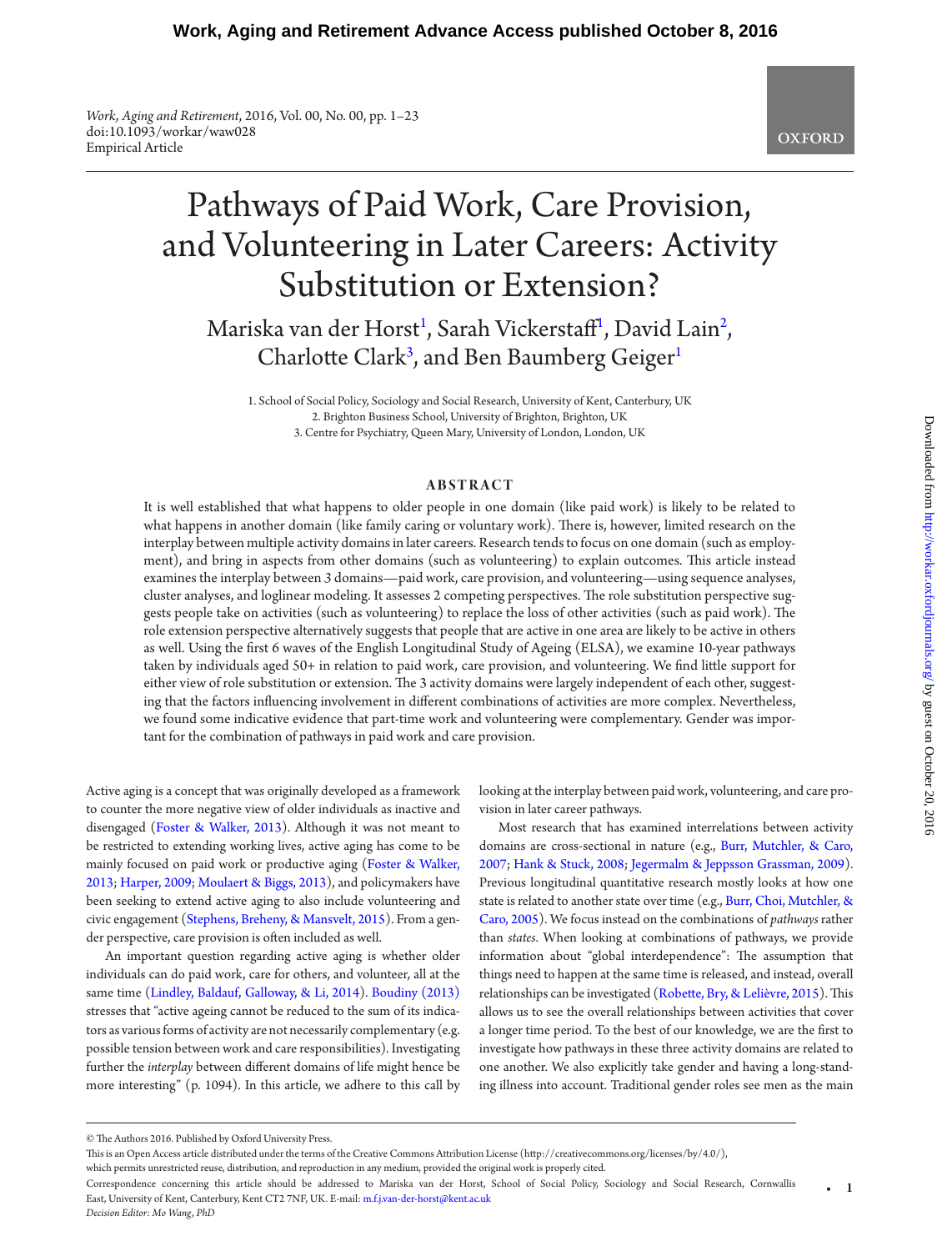breadwinner and women as homemaker [\(Van der Horst, 2014\)](#page-16-3), which would suggest that men and women have a diferent combination of activity domains. In addition, having a long-standing illness may limit an individual's ability to participate in any of the activity domains.

#### **THEORETICAL CONTEXT** Combining Domains in Later Careers: Activity Substitution or Activity Extension?

here is an extensive literature going back many decades which considers how activity domains are reconstituted in the transition to retirement. The establishment of retirement as an institutionalised phase of the life course ([Phillipson, 1982\)](#page-16-4) led to an academic interest in how people adjusted to this phase and whether retirement was characterized by disengagement from or continuity with previous roles and activities [\(Atchley, 1989;](#page-14-3) [Estes, Biggs, & Phillipson, 2003](#page-15-5)). Retirement came to be defined by what people were not doing: They were no longer at work (McVittie & Goodall, 2012). More recently research on retirement transitions has emphasized the need to see retirement as a process rather than an event (e.g., [Hasselhorn & Apt, 2015](#page-15-6); [Moen,](#page-16-6) [2004;](#page-16-6) [Wang & Shultz, 2010](#page-16-7)) and therefore we concentrate on later careers rather than the point of retirement. This takes the focus off the dichotomy of presence or absence of paid work ([Madero-Cabib, 2015\)](#page-16-8) and allows us to look at the pathways people are taking in a number of diferent activity domains. If the transition to retirement is now more commonly a process which may involve movement back and forth across activity domains it is important to start by understanding the pattern of pathways in different domains. This is also informed by the literature that argues that retirement experiences are becoming more fragmented and/or diferentiated. Fragmentation suggests that at the individual level the transition to retirement is more complex and that clif edge retirement is increasingly uncommon ([Hasselhorn](#page-15-6) [& Apt, 2015](#page-15-6); [Maestas, 2010;](#page-16-9) [Vickerstaf, 2015](#page-16-10); [Zhan & Wang, 2015\)](#page-17-0). Diferentiation on the other hand would suggest a greater range of pathways resulting in greater heterogeneity in later careers across the cohort [\(Moen, 2004](#page-16-6); [Vickerstaf & Cox, 2005\)](#page-16-11).

Much of the literature has focused on the diferences in activity before and ater retirement and there are contrasting ideas as to how diferent activity domains may be related to one another at the end of working life. The first perspective, termed "role substitution" by [Hank](#page-15-3) [and Stuck \(2008\)](#page-15-3), suggests that with the loss of a paid work role individuals will seek out other roles. For example, [Mutchler, Burr, and](#page-16-12) [Caro \(2003\)](#page-16-12) hypothesized that volunteering may increase after exiting the labor force. They call this the "activity substitution" hypothesis (p. 1271). In theory, this could hold for any combination of paid work, volunteering, and care provision. This theory corresponds to earlier research using continuity theory. According to [Atchley \(1989,](#page-14-3) p. 184), a key proponent of continuity theory, "ageing people use continuity strategies to adapt to changes associated with normal ageing." Researchers drawing on this theory have oten focused on the transition from work to retirement, and examined how individuals maintain "a continuity of self" through the replacement of paid work with voluntary work or other activities  $(Cook, 2015)$  $(Cook, 2015)$ . There is some debate as to the degree of continuity between paid work and voluntary activities. [Cook \(2015\),](#page-15-7) for example, argues that the career self-concept changes as people move into voluntary work. Nevertheless, Cook's analysis of older volunteers in Canada provides supporting evidence for the idea of role substitution.

Cook inds that "the majority of participants began volunteering during retirement or as retirement approached" (p. 369). It should, however, be noted that Cook's sample was located in a particular country context (Canada) and was disproportionately comprised of highly educated individuals. [Ekerdt's \(1986\)](#page-15-8) arguments about a "busy ethic" in the United States may give us reasons to believe that role substitution has broader relevance. Ekerdt argues that retirees justify their status by remaining busy, which obviously has potential relevance for volunteering and caring. In sum, role substitution suggests that people leave paid work and *then* pursue voluntary and/or caring activities.

The second perspective is referred to as the "role extension" perspective ([Hank & Stuck, 2008](#page-15-3)) or the "more-more"-principle. This approach suggests that individuals who are active in paid work are more likely to be active in other domains as well ([Robinson &](#page-16-13) [Godbey, 2000](#page-16-13)). This focuses on the nature of individuals—those people who have energy, interest, motivation, etc. for one activity will also have this for other activities (cf. [Meyersohn, 1968](#page-16-14)). [Mutchler and col](#page-16-12)[leagues \(2003\)](#page-16-12) have used this to formulate the hypothesis that individuals who are active in paid work are also more likely to volunteer. Again, in theory, this could hold for all three activity domains; paid work, care provision, and volunteering. In support of this, [Nazroo](#page-16-15) [\(2015\)](#page-16-15) found that individuals who were not employed were *less* likely to volunteer. Likewise, [Jensen, Lamura, and Principi \(2014\)](#page-15-9) state that retirees who are most likely to volunteer are those that also volunteered before retirement.

Much of the literature on role substitution or extension is concerned with activities before and ater retirement. We do not focus on the postretirement phase of activity here but rather the pathways that people take up to and beyond a cessation of paid employment, considering the interrelations over time between paid work, volunteering, and caring in the English case.

#### *Paid work*

Research in this area often starts from the assumption that paid work, and in particular full-time paid work, is time-demanding and difficult to combine with other activity domains [\(Burr et al., 2007](#page-14-1)), which has potential relevance for the role substitution perspective. In this context, it is interesting to note that relatively few U.K. workers appear to reduce their hours in older age or return to work ater retirement [\(Kanabar, 2012](#page-15-10); [Van der Horst, Vickerstaf, Lain, Clark, & Baumberg](#page-16-16) [Geiger, n.d.](#page-16-16)). This is different from some other countries like the US where individuals appear more likely to "unretire" (e.g., [Kanabar,](#page-15-10) [2012;](#page-15-10) [Maestas, 2010\)](#page-16-9). If retirement involves volunteering and care provision that is hard to combine with employment, this may, in part, help explain why so few return.

Previous research has suggested that there are gender diferences in paid work due to diferences in gender roles. For example, studies have suggested that women may exit the labour market early for caring obligations for grandchildren and/or elderly parents [\(De Preter, Van](#page-15-11) [Looy, Mortelmans, & Denaeghel, 2013](#page-15-11)), which suggests role substitution for women. Another reason why women may exit the labor force early is to get out of an unfulfilling job where they may have ended up as a result of caring responsibilities [\(Loreto, 2010](#page-16-17)). Health is also important: Having a long-standing illness may limit an individual's ability to work (e.g., [Brown & Vickerstaf, 2011](#page-14-4); [Chandler & Tetlow,](#page-15-12) [2014;](#page-15-12) [Moen, 2004\)](#page-16-6).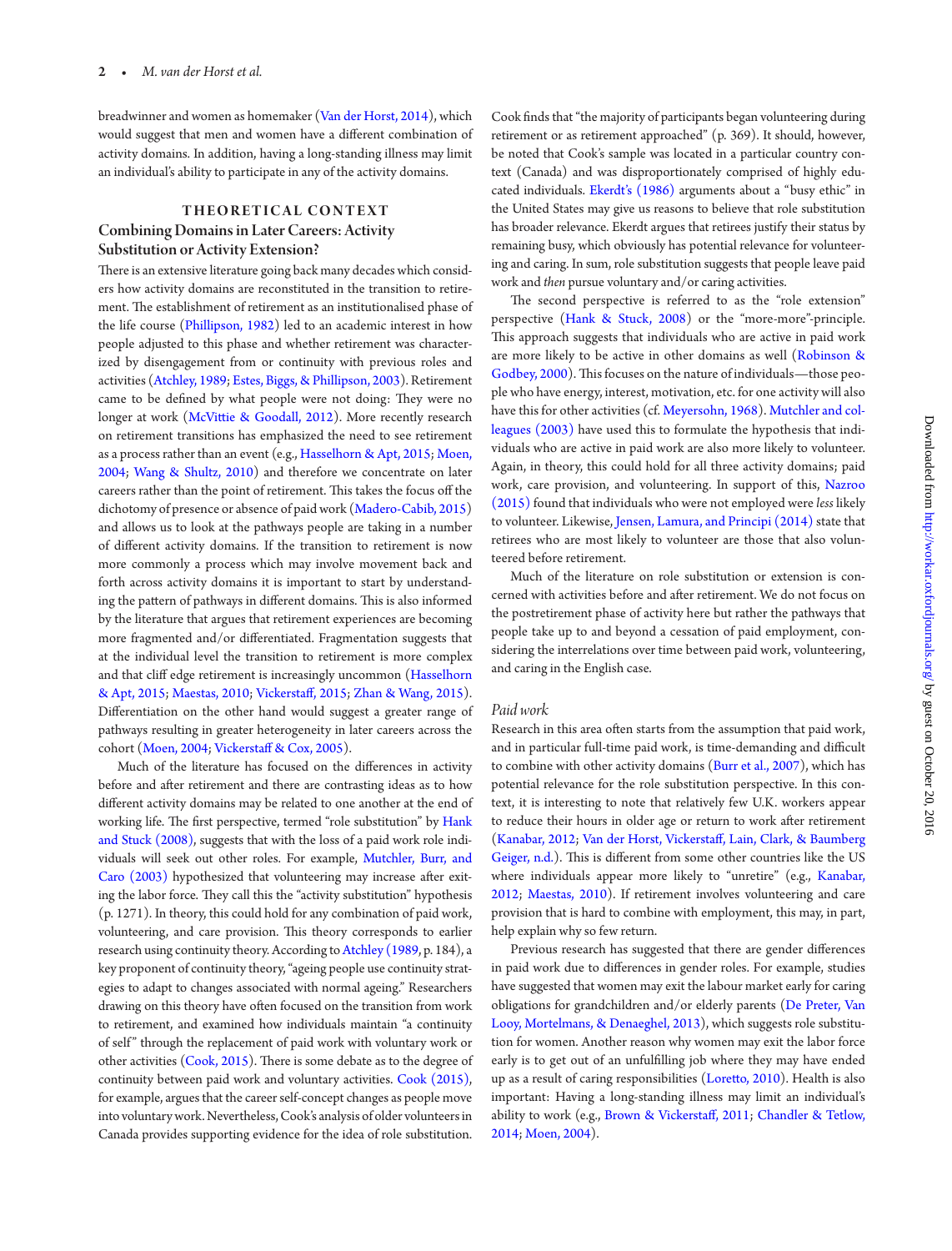#### *Volunteering*

Volunteering is increasingly mentioned in combination with active and healthy aging ( [Jensen et al., 2014\)](#page-15-9). As [Moen and Fields \(2002\)](#page-16-18) described it:

For those not seeking employment following retirement, formal community participation as a volunteer for one or more organizations may serve many of the same integrative functions as paid work, providing role identities, routines, relationships, meaningful activity, and a sense of purpose. (p. 22)

his reasoning seems again mostly in accordance with the role substitution perspective. Volunteering is seen as a way for older individuals to maintain a good health and a good quality of life [\(Catan, Hogg,](#page-15-13)  [& Hardill, 2011\)](#page-15-13) and is shown to be positively related to psychological well-being of retirees [\(Moen & Fields, 2002\)](#page-16-18). Volunteering can be defined as "an activity that is freely chosen, does not involve remuneration and helps or benefits those beyond an individual's immediate family" (Cattan et al., 2011, p. 329). Some research has claimed that men are more likely to volunteer than women ([Foster & Walker, 2013](#page-15-0)) while other research has stated that there are no clear gendered paterns [\(Ehlers, Naegele, & Reichert, 2011](#page-15-14)). Being in good health appears to be an important precondition to volunteer ( [Jensen et al., 2014](#page-15-9)).

Using an American sample, [Moen and Fields \(2002\)](#page-16-18) found no difference in volunteering rates between individuals who were retired and individuals who were not (yet) retired, which goes against the role substitution perspective, but also does not support the role extension perspective. [Nazroo \(2015\)](#page-16-15) concludes in his review of the literature that the activity domains volunteering and paid work seem to be complementary (which could support the role extension perspective), although he also notes that when individuals spend more time on volunteering they spend less *time* in paid work (which could support the role substitution perspective). This is not found by everyone though, as [Hank and Stuck \(2008\)](#page-15-3) found on European data (not including the United Kingdom) that being employed (or self-employed) rather than retired was negatively related to volunteering (again mostly supporting the role substitution perspective). This reinforces the need to look at volunteering in combination with other activity domains [\(Dury et al.,](#page-15-15)  [2016](#page-15-15); [Morrow-Howell, Hong, McCrary, & Blinne, 2012\)](#page-16-19).

#### *Caring tasks*

Next to volunteering, previous research also mentioned that caring tasks should be taken into account more, particularly from a gender perspective. In England, the peak age at which individuals care for an ill, disabled, or older person is 45–64, with women being more likely to provide care for others than men [\(Lindley et al., 2014](#page-15-2)). Of course, caring could also refer to caring for children or grandchildren.

In his review of the literature, [Nazroo \(2015\)](#page-16-15) concludes that care provision is negatively related to paid work ([Burr et al., 2007;](#page-14-1) [Hank &](#page-15-3)  [Stuck, 2008](#page-15-3)), supporting the role substitution perspective. However, the strength of the relationship appears to depend on the societal context, with stronger relationships in Southern European countries and weaker relationships in Nordic countries. It has been hypothesized that these diferences are related to the amount of formal care ofered by the country and diferences in gendered-care norms [\(Kotsadam, 2011](#page-15-16)). For the United Kingdom, [Michaud, Heitmueller, and Nazarov \(2010\)](#page-16-20) found that this relationship appears to be bi-directional and small in nature. It is also the case that *caring* is a highly diferentiated activity, in terms of formality and informality, who is cared for and the intensity of care with respect to time spent and the needs of the people being cared for ([Morrow-Howell et al., 2014;](#page-16-21) [Pinquart & Sörensen, 2003\)](#page-16-22).

Pertaining to the combination of care provision with volunteering, research is mixed. However, lots of research has found a positive relationship (e.g., on American data, [Burr et al., 2005](#page-14-2)); on European data [not including the United Kingdom], [Hank & Stuck, 2008](#page-15-3)), supporting the role extension perspective. Three reasons are hypothesized for the positive relationship between care provision and volunteering. First, participating in a voluntary activity may relieve the burden and stress experienced from active care provision ([Hank & Stuck, 2008](#page-15-3)). Second, active care provision may put individuals in contact with other people, including voluntary organizations, that may lead to opportunities for volunteering and information about voluntary organizations ([Burr](#page-14-2)  [et al., 2005](#page-14-2); [Hank & Stuck, 2008](#page-15-3)). Experience with voluntary organizations through the role of care provider may make individuals appreciative of these organizations and keen to repay that debt [\(Burr et al.,](#page-14-2)  [2005\)](#page-14-2). Third, individuals may be socialized to help others (in childhood, education, and family background), increasing the likelihood of both volunteering and care provision ([Burr et al., 2005](#page-14-2)). It is important to note, however, that not all researchers found a positive relationship (see e.g., [Choi, Burr, Mutchler, & Caro, 2007;](#page-15-17) [Jensen et al., 2014](#page-15-9)).

#### Research Question

here are two contrasting basic perspectives on combining activities in late career. The role substitution perspective suggests that low activity in one domain may be substituted with high activity in another domain. Given the importance of paid work at earlier life-stages, this would typically involve the replacement of paid work with volunteering and/ or care responsibilities, particularly for men. The role extension perspective, on the other hand, suggests that the types of individuals that are active in one domain are likely to be active in others. The research reviewed above presents mixed indications about which theoretical perspective is more dominant and has been biased toward considerations of the move from work to retirement. To an important extent this literature is imperfect at capturing role extension/substitution because it typically examines work/care/volunteering at a particular point in time. Role extension instead suggests multiple activities to be performed over a sustained period of time, while substitution requires examination of movements between activities.

The research question is to test empirically how different activity domains relate to one another in late careers in the English context. We define late careers as being after age 50, a period previous research has shown to be qualitatively diferent from earlier ages in terms of work and caring responsibilities (Phillipson, Vickerstaff, & Lain, 2016). The existing literature pulls in diferent directions, so the aim of this article is not to formally test hypotheses but examine the evidence for paterns of role substitution and extension. To look at the combination of activity domains we look at 10-year pathways of older individuals rather than states at a particular point in time. This way we investigate the global relationships between these activity domains. A one-time only period of volunteering or caring combined with paid work does not necessarily indicate role extension; the combination of these activities would be sustained over a longer period, hence the need for examining work, volunteering caring activities over time. Similarly, individuals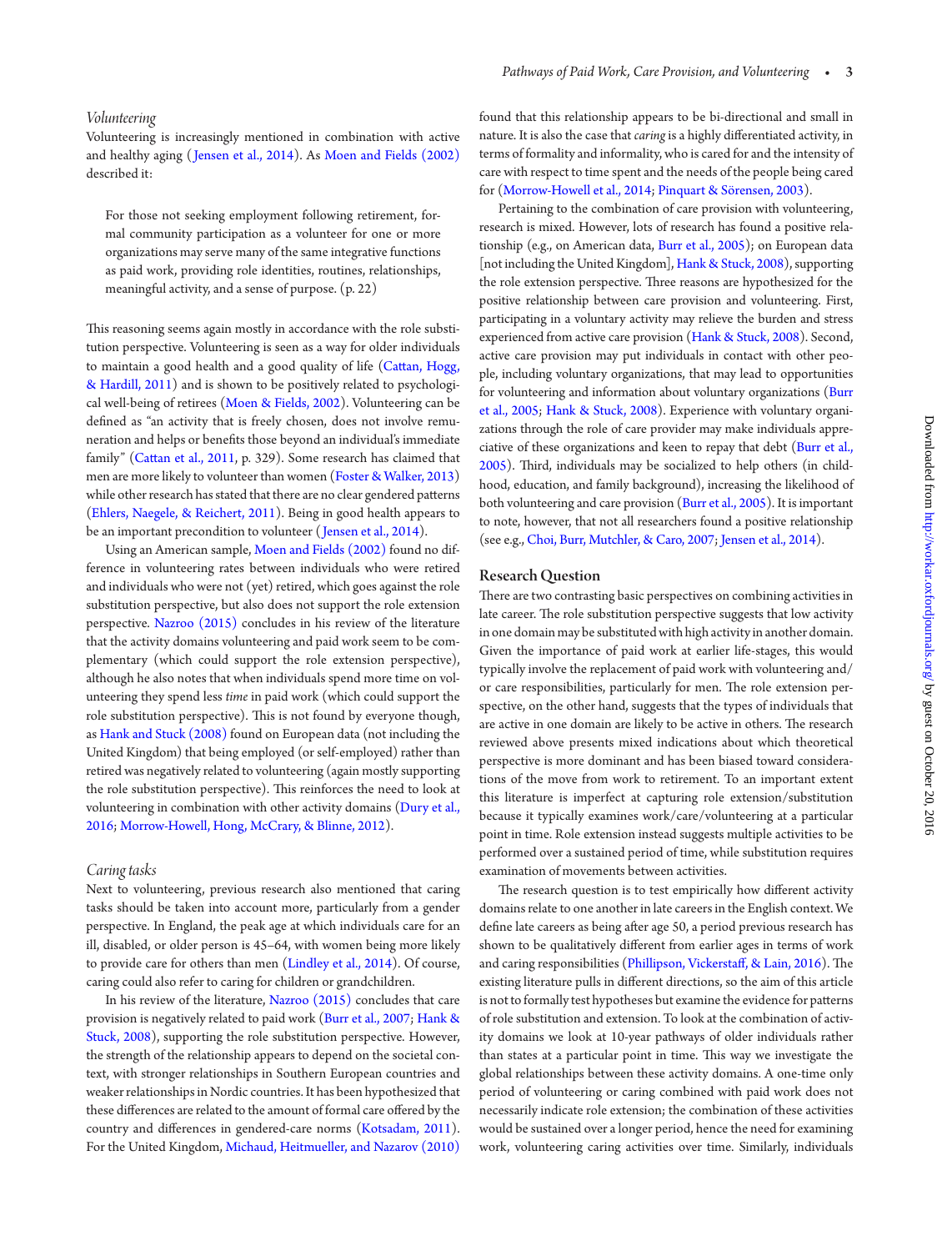may not want inactivity in one domain substituted immediately but only after some time. Thus, we assess for example whether a pathway with much full-time work is related to a pathway with litle active care provision. We pay special atention to health and gender as these are important factors in the combination of domains. Where people in bad health may be less able to participate in any of the activity domains, gender roles prescribe diferent activities for men and women.

#### **METHOD**

#### Data

his article makes use of all the six waves of the English Longitudinal Study of Ageing (ELSA) that are currently available [\(Marmot et al.,](#page-16-24) [2015](#page-16-24)). Collection of these data occurred between 2002 and 2013. When we look at all these six waves together, the data had 62,053 observations (Individuals  $\times$  Wave) nested within 16,806 respondents. We made several selections. First, we focused on individuals who were aged between 50 and 60 (inclusive) in the first wave. This left us with 34,569 observations nested in 9,347 respondents. Second, proxy interviews were deleted because it was not the individual him- or herself answering the questions. This selection led to 33,458 observations nested in 9,123 respondents. hird, to be able to track their trajectories we only selected those individuals who participated in all six waves. This left us with 15,018 observations nested in 2,503 respondents. Finally, only individuals who were core members of the dataset (sample respondents at Wave 1 or one of the refreshment samples) were selected because these individuals were the targeted respondents (this excludes partners of core members and a small group of additional people in the household of core members such as parents or siblings of core members—if the other household member is a core member him- or herself this person is still included in the data). This resulted in 14,742 observations nested in 2,457 respondents. There were some item missing data; not every respondent answered all questions used in this article. Because of deletion of missing data, we ended up with 13,986 observations nested in 2,331 respondents.

#### Variables

We have three diferent 10-year pathways which we are interested in (paid work, care provision, and volunteering) each of which consists of various mutually exclusive states that individuals can be in. For each activity domain pathway we also include the possibility that someone died, in order to reduce biases in the analysis that would come from focusing exclusively only on healthier "survivors" who may be more active.

#### *Paid work*

For the sequence on how much time individuals spend on paid work, we looked at the states being in paid employment (full-time or parttime), in self-employment (full-time or part-time), not employed, or dead. Whether someone was employed, self-employed or not employed was taken from a derived variable in the dataset (this was either asked directly or derived from for example running a business or being a director of a company); the people who were not in paid work or self-employment and not missing were considered not-employed.

Individuals in paid employment received a question on how many hours they usually work in a week, excluding meal breaks, but including paid overtime. (Although we would have liked to also include unpaid overtime, this is not asked in ELSA.) This variable was divided in three

categories: (a) small part-time work (1–15 hr/week), (b) large parttime work (16–34 hr/week), and (c) full-time (35 hr/week or more). Individuals who were self-employed received instead a question about how much time they usually worked in a week, including doing the books, etc. This variable was again divided in three categories: (a) small part-time work (1–15 hr/week), (b) large part-time work (16–34 hr/ week), and (c) full-time (35 hr/week or more).

#### *Volunteering*

 All respondents received a question how oten—if at all—they did any voluntary work. Volunteering was deined in Wave 1 documentation of ELSA as "any kind of unpaid work, whether formal (e.g., 1 day a week volunteering for the local charity shop) or informal—helping out at a village hall or on a committee etc."  $(p. 419)$ . This question is only asked in ELSA for formal and informal volunteering together. Respondents answered on a six-category response, from never to twice a month or more. We recoded this into three categories: never, sometimes (about once a month, every few months, about once or twice a year, or less than once a year), and often (twice a month or more).

#### *Care*

Respondents reported whether they looked ater anyone in the week before the interview. It was specified that this included individuals in the household and only the active provision of care should be taken into account. Because in more than 80% of the observations (Wave × Respondent) a respondent did not provide any care, we made no further distinction in the number of hours an individual provided care in this week.

We also investigated the role of having a long-standing illness (measured at Wave 1; the start of the sequence) and gender. *Long-standing illness*, was measured with the question "Do you have any long-standing illness, disability or inirmity? By long-standing I mean anything that has troubled you over a period of time, or that is likely to afect you over a period of time?" If the respondent answered "Yes" they received the question "(Does this/Do these) illness(es) or disability(ies) limit your activities in any way?" If the respondent also answered "Yes" to this question, the respondent was considered to have a *long-standing illness* in this study (in the data about 21%). *Gender* consists of men (in the data about 46%) and women (in the data about 54%).

#### Research Design

The analysis consisted of various steps. The main goal of this article is to investigate how various domains relate to one another (role substitution or role extension). We do this by looking at overall relationships between the activity domains. This should inform us of the general relationships between the activity domains. Another option is to see how activity domains are related to one another at each point in time. However, as discussed above, this captures individuals only engaged in a one-off period of caring or volunteering, and role extension theory suggests a sustained period of combining activities. Likewise, it relaxes the assumption that people necessarily move seamlessly between activities. Instead, it may take time for role substitution to occur—people may, for example, engage in volunteering sometime ater leaving work. Alternatively, people might start volunteering at the very end of their working life in order to ease into retirement. [Cook \(2015\)](#page-15-7) found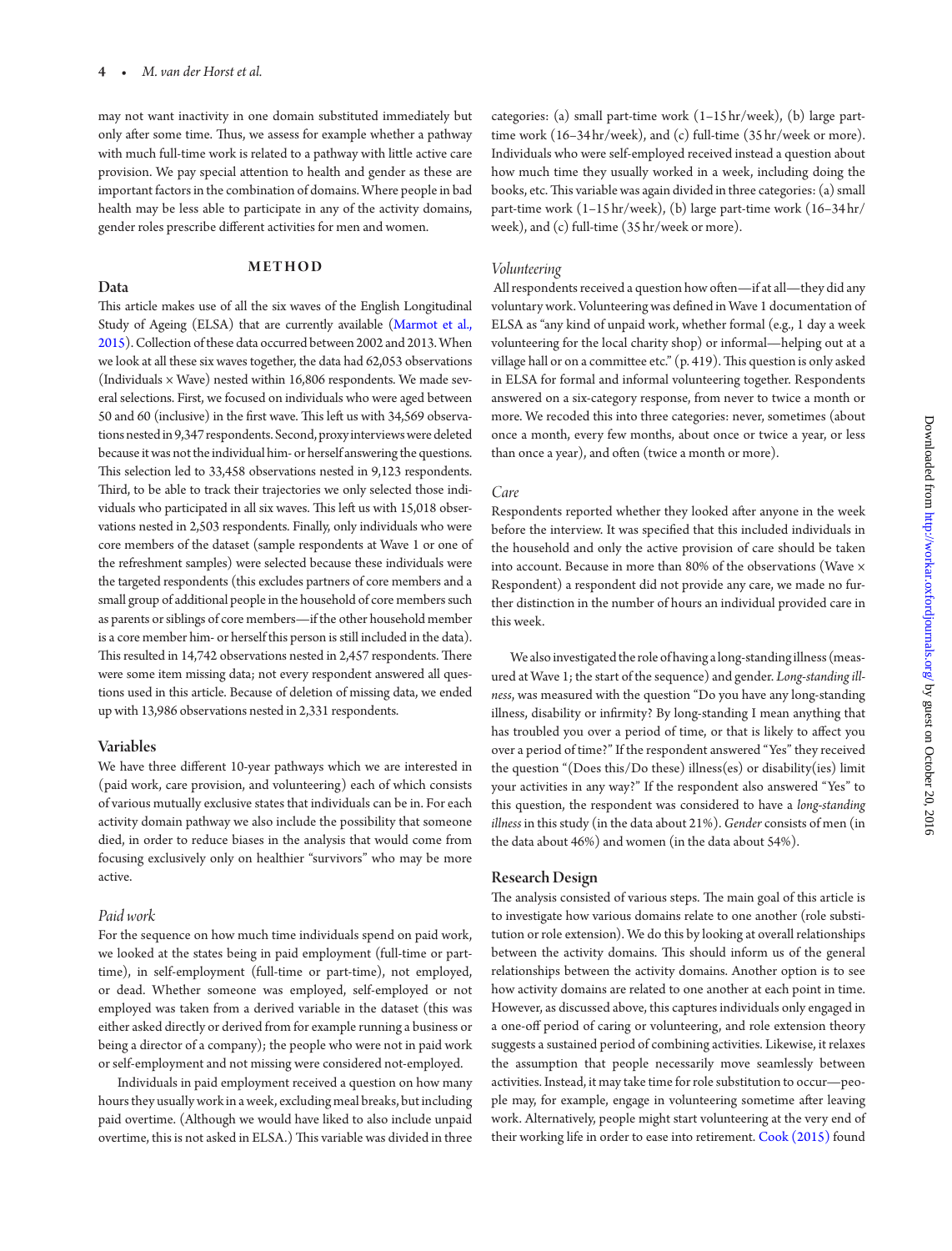<span id="page-5-0"></span>extension is likely to involve sustained periods of combining activities. Before looking at how pathways in diferent domains relate to one another, the first step is to summarize the different pathways  $("sequences")$  in each domain. This is a simple aim that is highly complex in practice: There are an enormous variety of different sequences across six waves of data even within a single domain. For example, for individuals volunteering in most waves during the 10-year period there are nevertheless many possible paterns of being absent from volunteering at particular waves. Data reduction techniques are therefore needed to reduce the bewildering complexity to a comprehensible set of summary sequences. To obtain these summary sequences, we conduct a sequence analysis to examine how similar each sequence in that domain is to other sequences, and then use this to conduct a cluster analysis that produces a small number of sequence clusters that group together sequences that are relatively similar to one another. To use the example above, we want to capture the fact that an individual volunteering in most waves is similar to another individual volunteering in most waves, even if the waves in which volunteering occurs do not match exactly. Likewise, we would want to group individuals active in early waves but inactive at later waves, even if the paterns do not match completely.

The specific type of sequence analysis used in this article is the longest common subsequence (LCS, [Elzinga, 2007\)](#page-15-18). A subsequence is a part of the complete sequence that occurs in the same order when reading from left to right [\(Elzinga, 2007\)](#page-15-18); the longer the subsequence that is the same between two sequences, the more similar these sequences are. A dynamic algorithm is used to assess this (see Elzinga, [2007](#page-15-18) for more detail).

For the cluster analysis that follows, we performed partitioning around medoids (PAM) clustering. To determine the number of clusters per activity domain needed to describe the data, we looked at the silhouette width and the ratio of within/between variance of the cluster solution. We combined the information given by these two indicators with looking more substantively at the meaning of the clusters. The silhouette width gives information on how well a respondent fits in the cluster in which they are placed relative to the neighbouring cluster. The closer the value is to 1, the better the fit with the original cluster. An average silhouette width of 0.5 indicates a reasonable classification while a silhouette width of lower than 0.2 indicates there is not really a cluster structure (Kaufmann & Rousseeuw, 1990 as cited in [Everit,](#page-15-19)  [Landau, Leese, & Stahl, 2011](#page-15-19)). The within/between variance is a commonly used indicator and it has been suggested that the "mean within cluster distance should not be higher than half of mean between cluster distances, in order to indicate a valid identification of distinct sequence paterns" [\(Aisenbrey & Fasang, 2007](#page-14-5), p. 25). See [Van der Horst and](#page-16-16)  [colleagues \(n.d.\)](#page-16-16) for a similar strategy.

The second step is to see how these clusters relate to those in *different* activity domains. Although sequence analysis is becoming ever-more common, few previous studies have atempted to look at the relationships between sequences in diferent domains. Here, we perform loglinear analyses. We compare various specifications of how the categorical variables could be related to one another (based on <span id="page-5-1"></span>combinations of main efects and interactions); the most parsimonious model that does not significantly deviate from the observed data is chosen. It is important to note that with large sample sizes, unimpor-tant differences can still be significant ([Agresti, 2013](#page-14-6)). We also look at the Akaike information criterion (AIC), which compares the observed values with the fitted values. The lower the AIC the better, but again, models with similar AIC may be of interest and one would consider a model that has a slightly higher AIC but is more parsimonious [\(Agresti,](#page-14-6)   $2013$ ). The interpretation focuses on the highest-order interaction(s) still in the final model. See, for example, [Agresti \(2013\)](#page-14-6) for more detail.

In a final step, we wanted to see the role of long-standing illness and gender. Although there are many factors that may be related to these activity domains, we needed to restrict our focus to avoid sample size problems; we therefore focus on long-standing illness and gender given their particular importance (described above). We treat gender and long-standing illness as explanatory variables and therefore keep the interaction between gender and long-standing illness in all models we assess. This way we ensure that the fitted values for combinations of gender and having a long-standing illness are as observed in the data (cf. [Agresti, 2013](#page-14-6)).

All analyses are performed in R (version 3.2.2, [R Core Team, 2015](#page-16-25)), using the packages car [\(Fox & Weisberg, 2011](#page-15-20)), TraMineR (version 1.8–9, [Gabadinho, Ritschard, Müller, & Studer, 2011](#page-15-21)), RColorBrewer [\(Neuwirth, 2014](#page-16-26)), cluster [\(Maechler, Rousseeuw, Struyf, Hubert,](#page-16-27)  [& Hornik, 2015\)](#page-16-27), fpc [\(Hennig, 2015\)](#page-15-22), gmodels [\(Warnes, Bolker,](#page-16-28)  [Lumley, & Johnson, 2015](#page-16-28)), and MASS [\(Venables & Ripley, 2002](#page-16-29)).

#### **R E S U LTS**

his section will present the results of the various steps described in the Method section. First, we describe the summation of pathways per activity domain into clusters of pathways. Second, we describe the results of how clusters of pathways developed in the previous step are related to one another across activity domains. Finally, we include gender and health as important covariates. To reiterate: Strongest evidence of role extension would involve pathways where individuals were involved in multiple activities for most of the waves. The clearest evidence of role substitution would involve the combination of paid work only in earlier waves and volunteering and/or caring in later waves. It is of course theoretically possible that people substituted paid work for volunteering before the first wave of the survey; this would require that individuals left work relatively early (roughly between the ages of 49 and 59).Weaker evidence of role substitution would therefore be if individuals were out of work in all (or most) waves, but involved in large amounts volunteering and/or caring across the period examined.

#### Summation of Pathways Per Activity Domain into Clusters of Pathways

#### *Paid Work*

The first activity domain we describe is *paid work*. There were 546 unique sequences in the data. The most common sequence was not being employed in any of the six waves  $(21.2%$  of the cases). The second most common sequence was being full-time employed in all six waves, but this only accounted for 5.8% of the cases. When doing the cluster analysis, several clusters fit our criteria. Table 1 shows the within and between variance as well as the average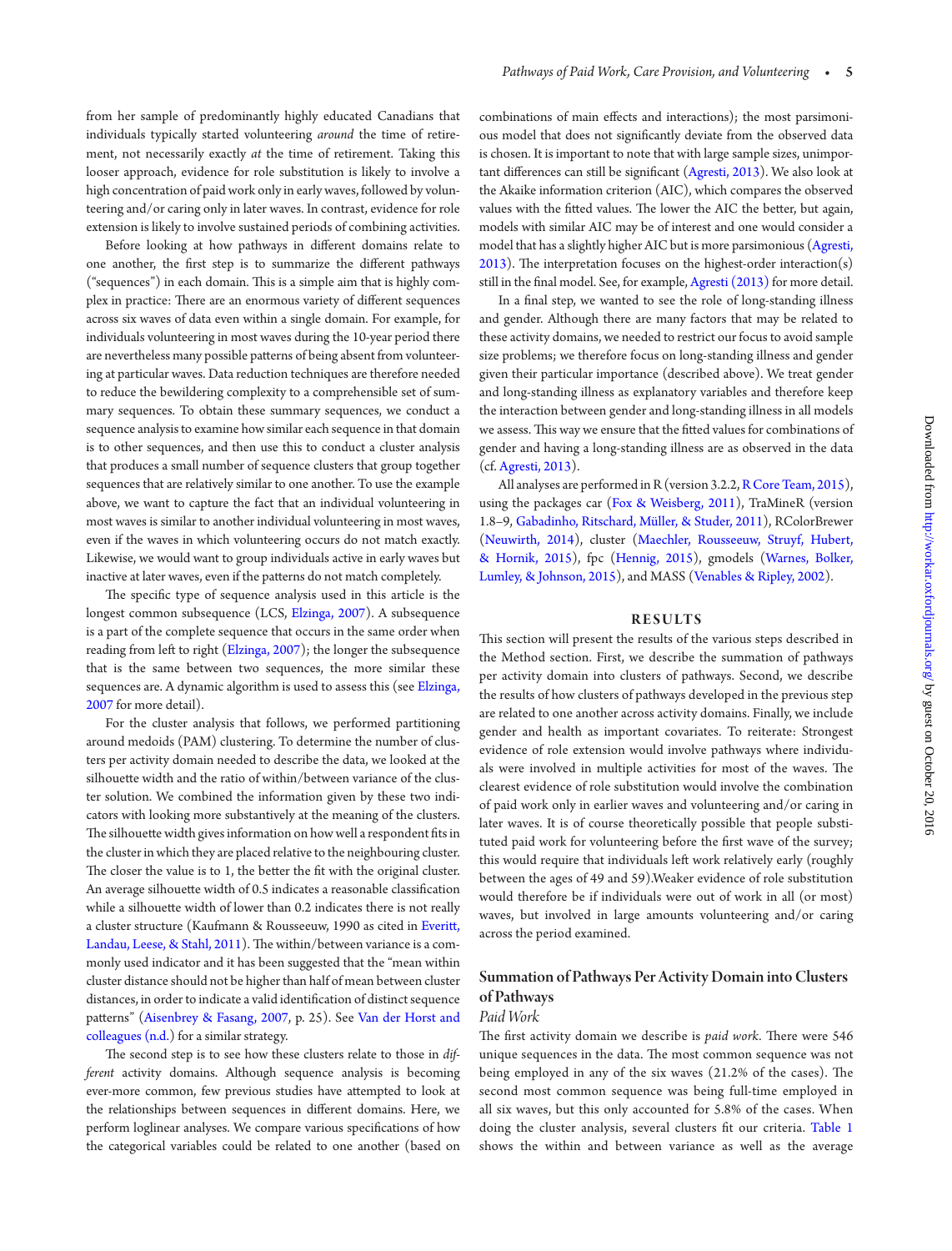Table 1. Cluster Solution Paid Work

<span id="page-6-0"></span>

| Number of<br>Clusters | Within<br>Variance | Between<br>Variance | Within/<br>Between<br>Variance | Average<br>Silhouette<br>Width |  |
|-----------------------|--------------------|---------------------|--------------------------------|--------------------------------|--|
| 2                     | .50                | .81                 | .62                            | .37                            |  |
| 3                     | .42                | .79                 | .53                            | .40                            |  |
| $\overline{4}$        | .34                | .79                 | .42                            | .46                            |  |
| 5                     | .28                | .79                 | .35                            | .51                            |  |
| 6                     | .26                | .76                 | .34                            | .46                            |  |
| 7                     | .24                | .76                 | .31                            | .48                            |  |
| 8                     | .22                | .76                 | .30                            | .44                            |  |
| 9                     | .20                | .76                 | .26                            | .46                            |  |
| 10                    | .17                | .75                 | .23                            | .47                            |  |
| 11                    | .16                | .74                 | .22                            | .48                            |  |
| 12                    | .15                | .72                 | .20                            | .44                            |  |
| 13                    | .14                | .71                 | .19                            | .44                            |  |
| 14                    | .13                | .71                 | .18                            | .44                            |  |
| 15                    | .12                | .71                 | .17                            | .47                            |  |
| 16                    | .11                | .70                 | .16                            | .48                            |  |
| 17                    | .10                | .70                 | .15                            | .48                            |  |
| 18                    | .10                | .70                 | .14                            | .47                            |  |
| 19                    | .10                | .70                 | .14                            | .49                            |  |
| 20                    | .09                | .70                 | .13                            | .50                            |  |
| 21                    | .08                | .70                 | .12                            | .50                            |  |
| 22                    | .08                | .70                 | .12                            | .50                            |  |
| 23                    | .08                | .70                 | .11                            | .51                            |  |
| 24                    | .07                | .70                 | .10                            | .51                            |  |
| 25                    | .07                | .70                 | .10                            | .51                            |  |
| 26                    | .06                | .70                 | .09                            | .51                            |  |
| $27\,$                | .06                | .70                 | .09                            | .51                            |  |
| 28                    | .06                | .70                 | .08                            | .52                            |  |
| 29                    | .06                | .70                 | .09                            | .52                            |  |
| 30                    | .06                | .70                 | .09                            | .52                            |  |

*Source.* ELSA Waves 1–6.

<span id="page-6-1"></span>silhouette width of various cluster solutions. We decided to go for the 11 cluster solution based on the between/within variance being below 0.50, the silhouette width being almost 0.50 and the clusters being easily interpretable. Two clusters seemed rather similar to one another; "employed full-time for exactly four waves followed by at least one wave of not being employed" and "mostly employed fulltime for less than four waves followed by at least one wave of not being employed." Because we are not interested in whether someone is employed for exactly four waves we combined these two clusters. Hence, we ended up with 10 clusters that are listed on [Table 2](#page-5-1), alongside the frequencies/percentages in each category. The six clusters at the top of the [Table 2,](#page-5-1) 36.2% in total, are comprised by consistency of paid work over the period, being *mostly*: full-time employed, parttime self-employed, full-time self-employed, employed in a part-time job ("large" or "small") or moving from full-time to large part-time work. These clusters *would* be broadly consistent with extension theory *if individuals also had high levels of volunteering and/or caring over the period*. The next two clusters, 25.6% of the total, mostly involve moving from paid work (full or large-part-time) into nonemployment. These pathways *would* provide evidence of substitution theory,

Table 2. Paid Work Cluster Pathways

|                                                                            | $\%$   | п     |
|----------------------------------------------------------------------------|--------|-------|
| Consistent with extension theory (if combined                              | (36.2) |       |
| with high density of other activities)                                     |        |       |
| Mostly full-time employed                                                  | 12.7   | 295   |
| Mostly part-time self-employed                                             | 3.3    | 77    |
| Mostly full-time self-employed                                             | 5.2    | 12.2. |
| Mostly employed large part-time                                            | 4.9    | 114   |
| Mostly employed small part-time                                            | 5.1    | 120   |
| Mostly employed full-time followed by being<br>employed in large part-time | 5.0    | 117   |
| Consistent with substitution theory (if                                    | (25.6) |       |
| followed by introduction of volunteering/                                  |        |       |
| caring in later waves)                                                     |        |       |
| Mostly employed in full-time job followed by<br>not employed               | 15.7   | 366   |
| Mostly employed in large part-time job                                     | 9.9    | 231   |
| followed by not being employed                                             |        |       |
| Weaker evidence of substitution theory (if                                 | (32.0) |       |
| high density of other activities)                                          |        |       |
| Mostly not employed                                                        | 32.0   | 745   |
| <b>Irrelevant for theories</b>                                             |        |       |
| Died in observation period                                                 | 6.2    | 144   |
| Total                                                                      | 100    | 2,331 |

<span id="page-6-2"></span>*Source.* ELSA Waves 1–6.

*if we find that these transitions were matched with pathways showing that individuals had typically started volunteering/caring in later waves (ater they had typically let work).* Ater this we have the cluster pathway "mostly not employed," indicating a very weak or nonexistent atachment to the labor market; this accounts for almost a third of individuals. These individuals *might* have substituted paid work for other activities *if* they had left work before the first wave and we see evidence of volunteering/caring during the panel period. This would typically have involved leaving a job between the ages of 49 and 59 or earlier, which would indicate relatively early exit. Within this cluster we can therefore expect some individuals to be involved in job substitution if they volunteer/care, while this would not be the case for others who show longer-term weak atachment to volunteering and care provision. The final cluster represents people that died during the observation period (6.2%).

#### *Volunteering*

There were 394 unique sequences. The most common sequence was never volunteering in all six waves  $(37.2%$  of the cases). The second most common sequence was volunteering twice a month or more in all six waves, although this high-level of volunteering was only present in 4.8% of cases. When performing a cluster analysis, we found again multiple cluster solutions that fit our criteria ([Table 3](#page-6-0)). The four or the five cluster solutions seemed most feasible. Looking at the substantive meanings of these cluster solutions, we decided to go for the four cluster solution, as shown on [Table 4](#page-6-1).

It is notable that no clear clusters appeared in which volunteering emerged in later waves, which is not hopeful for finding strong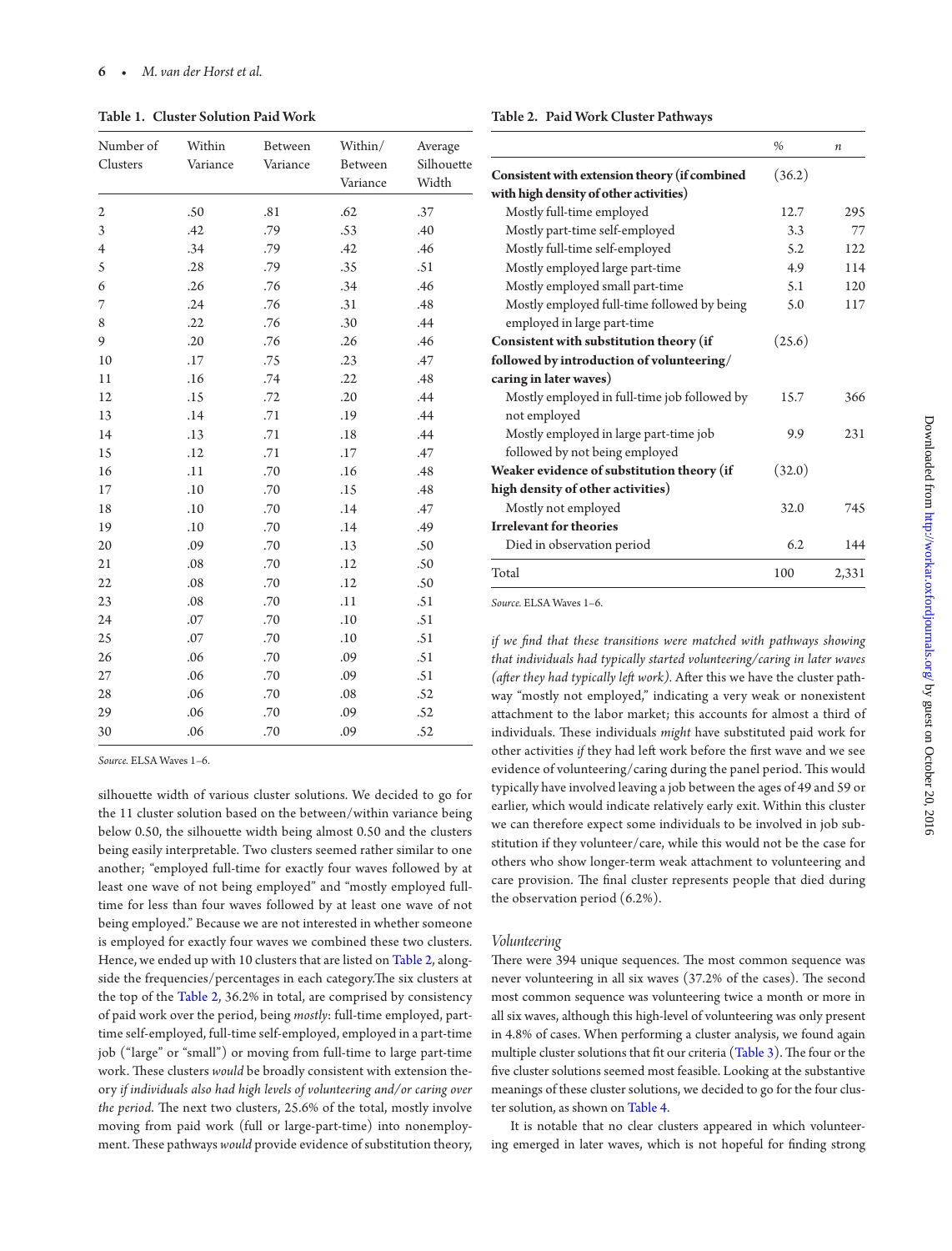<span id="page-7-0"></span>evidence for role substitution. For most individuals volunteering is also not something individuals appear do in large volumes over extended periods of time. The cluster "mostly not volunteering," 58.6% of the sample, contains about two-thirds saying they "never" volunteer at each wave and the remainder typically said they did a modest amount of volunteering (once a month or less) in one or two waves. The cluster with the highest concentration of volunteering is "at least some volunteering—twice a month" (19% of the total), and also in this cluster most only did this for some waves—only about a quarter of the

Table 3. Cluster Solution Volunteering

| Number of        | Within   | Between  | Within/  | Average    |
|------------------|----------|----------|----------|------------|
| Clusters         | Variance | Variance | Between  | Silhouette |
|                  |          |          | Variance | Width      |
| $\boldsymbol{2}$ | .28      | .75      | .37      | .55        |
| 3                | .20      | .71      | .28      | .54        |
| $\overline{4}$   | $.17\,$  | .70      | .24      | .59        |
| 5                | .15      | .68      | .22      | .56        |
| 6                | .12      | .62      | .20      | .49        |
| 7                | $.11\,$  | .62      | .18      | .48        |
| 8                | .10      | .60      | .16      | .48        |
| 9                | .08      | .59      | .14      | .47        |
| 10               | .07      | .58      | .12      | .49        |
| 11               | .06      | .58      | .10      | .49        |
| 12               | .06      | .58      | .10      | .50        |
| 13               | .05      | .58      | .09      | .50        |
| 14               | .05      | .58      | .08      | .51        |
| 15               | .04      | .58      | .07      | .53        |
| 16               | .04      | .58      | .07      | .53        |
| 17               | .04      | .57      | .06      | .53        |
| 18               | .04      | .58      | .06      | .55        |
| 19               | .03      | .57      | .06      | .56        |
| 20               | .03      | .57      | .05      | .55        |
| 21               | .03      | .57      | .05      | .56        |
| 22               | .03      | .57      | .05      | .56        |
| 23               | .03      | .57      | .05      | .58        |
| 24               | .02      | .57      | .04      | .58        |
| 25               | .02      | .57      | .04      | .58        |
| 26               | .02      | .57      | .04      | .59        |
| 27               | .02      | .57      | .04      | .60        |
| 28               | .02      | .57      | .03      | .60        |
| 29               | .02      | .57      | .03      | .61        |
| 30               | .02      | .57      | .03      | .61        |
|                  |          |          |          |            |

*Source.* ELSA Waves 1–6.

#### Table 4. Volunteering Cluster Pathways

| %    | п     |
|------|-------|
| 58.6 | 1,367 |
| 16.1 | 376   |
| 19.0 | 444   |
| 6.2  | 144   |
| 100  | 2,331 |
|      |       |

19% in this group volunteered twice a month in each wave. Finally, the group "at least some volunteering" (16.1%) contained individuals volunteering "once a month or less" in some—but usually not all—waves. he relatively low rates of regular volunteering do not therefore provide strong expectations that "role extension" with volunteering will be common, and the lack of a peak in volunteering in later waves is also not indicative of potential role substitution.

#### *Care*

There were 88 unique sequences in the data. The most common sequence was not providing any care in any of the six waves (48% of the cases). The second most common sequence was providing active care in the first wave, but not in the subsequent five waves (8% of the cases). Only 16 respondents (0.69% of the cases) were involved in active caring in all six waves. For care, as for the other domains, multiple cluster solutions appeared possible ([Table 5](#page-6-2)).

[Table 6](#page-7-0) shows that the three cluster solution was easy to interpret and fitted the criteria. These clusters are  $(a)$  mostly not caring (maximum of one wave providing active care; 72.3%), (b) at least some

Table 5. Cluster Solution Providing Active Care

| Number of      | Within   | Between  | Within/  | Average    |
|----------------|----------|----------|----------|------------|
| Clusters       | Variance | Variance | Between  | Silhouette |
|                |          |          | Variance | Width      |
| 2              | .14      | .51      | .27      | .60        |
| 3              | .11      | .51      | .21      | .64        |
| $\overline{4}$ | .07      | .40      | .18      | .58        |
| 5              | .05      | .39      | .12      | .64        |
| 6              | .04      | .39      | .10      | .65        |
| 7              | .03      | .38      | .08      | .66        |
| 8              | .02      | .38      | .06      | .71        |
| 9              | .02      | .38      | .05      | .71        |
| 10             | .02      | .38      | .04      | .73        |
| 11             | .01      | .38      | .03      | .74        |
| 12             | .01      | .38      | .03      | .76        |
| 13             | .01      | .38      | .02      | .77        |
| 14             | .01      | .38      | .02      | .79        |
| 15             | .01      | .38      | .02      | .79        |
| 16             | .01      | .38      | .02      | .80        |
| 17             | .01      | .38      | .02      | .81        |
| 18             | .01      | .38      | .02      | .81        |
| 19             | .01      | .38      | .01      | .81        |
| 20             | .00      | .38      | .01      | .82        |
| 21             | .00      | .38      | .01      | .82        |
| 22             | .00      | .38      | .01      | .83        |
| 23             | .00      | .38      | .01      | .84        |
| 24             | .00      | .38      | .01      | .84        |
| 25             | .00      | .38      | .01      | .85        |
| 26             | .00      | .38      | .01      | .85        |
| 27             | .00      | .38      | .01      | .86        |
| 28             | .00      | .38      | .01      | .86        |
| 29             | .00      | .38      | .01      | .86        |
| 30             | .00      | .38      | .01      | .87        |

*Source.* ELSA waves 1–6

*Source.* ELSA Waves 1–6.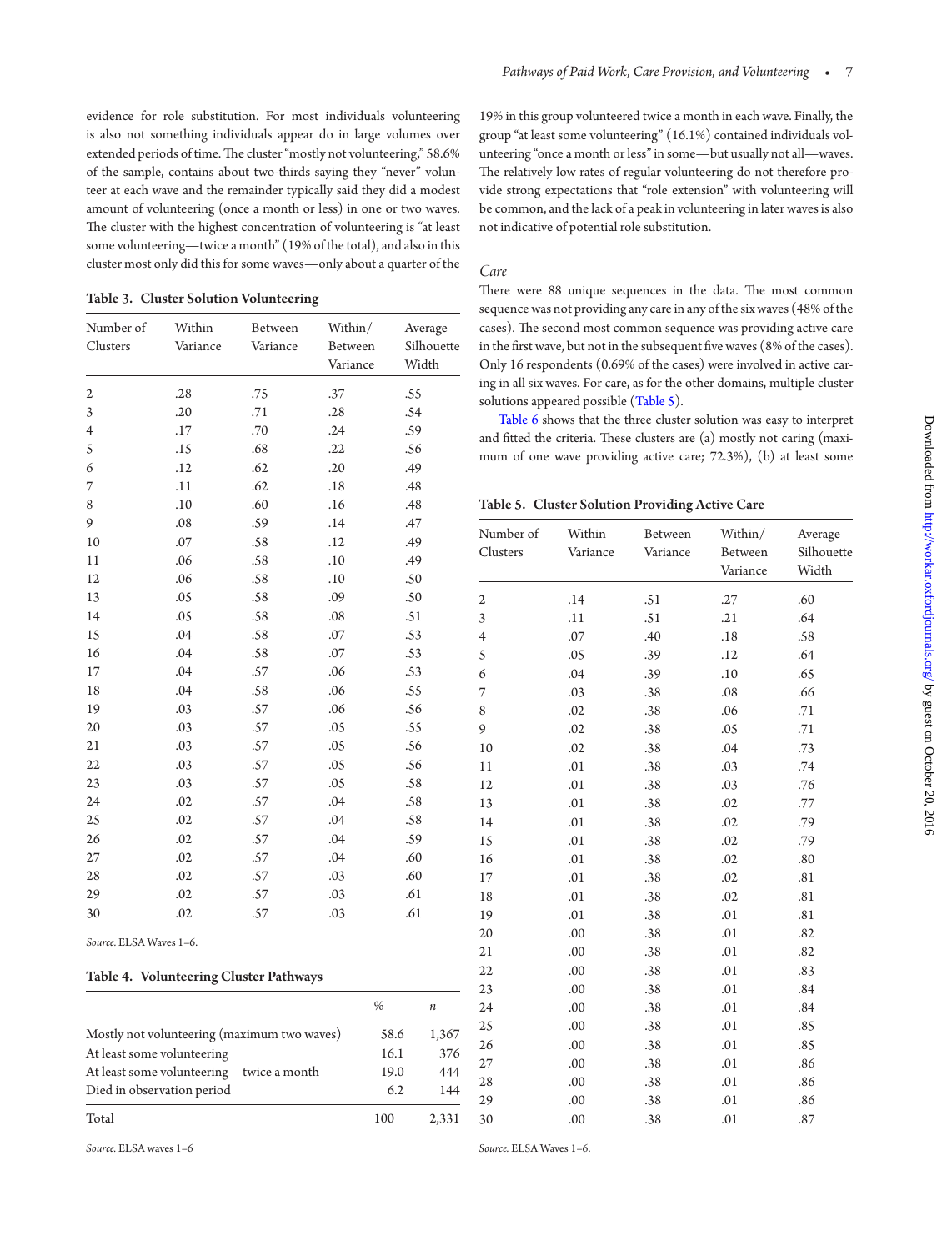Table 6. Caring Cluster Pathways

|                              | %    | п     |
|------------------------------|------|-------|
| Mostly not providing care    | 72.3 | 1,686 |
| At least some care provision | 21.5 | 501   |
| Died in observation period   | 6.2  | 144   |
| Total                        | 100  | 2,331 |

*Source.* ELSA Waves 1–6.

provision of active care (21.5%), and (c) died in observation period (6.2%). Notice that with these clusters we do not see distinct paterns of caring emerging in later waves as an important trend, as you might expect if this was related to role substitution and come ater stopping paid work. Likewise, the lack of continuous caring does not suggest role extension dominates. Instead, the one-of nature of much caring suggest that it is not something sought out as an extension or substitution for paid work, but rather in response to particular (family) health crises.

Taking these clusters within various domains together, we find it unlikely to see much role substitution (we only see in paid work a time development) or role extension (we do not see much extended periods of volunteering or care provision). Nevertheless, we can see whether a pathway which is characterized by much activity in one domain is related to more or less activity in another domain. This gives us information about the overall relationships between these variables, independent of the specific timing.

#### <span id="page-8-0"></span>Combination Sequences Diferent Domains

The next step is to look how these clusters of sequences relate to one another. Because death cannot be combined with any other activity, we dropped individuals from the dataset who were in any of the "died in observation period"-clusters (144 individuals). However, if an individual died in the observation period but was included in any of the other clusters in all three activity domains (which is most likely when the respondent died in one of the later waves), this person is kept in the analyses. [Table 7](#page-8-0) gives a three-way cross tabulation between clusters of pathways of paid work, volunteering, and care provision.

The first thing to notice is that, in relation to the most extreme end of role extension, only 12 individuals  $(7 + 5)$  were simultaneously in the clusters "mostly employed full-time" or "mostly self-employed fulltime," "mostly volunteering at least twice a month," and "at least some care provision" (0.5% of the respondents). Indeed, the cell with the most individuals is where people are mostly *not* being active in any of the three domains. About 16.6% of the respondents were in this combination of clusters. This seems to suggest that people who are active in one domain are not very likely to be active in many other domains (going against the role extension hypothesis). It also seems to suggest that individuals that are inactive in paid work are not likely to substitute this with volunteering or care provision (going against the role substitution hypothesis).

To assess the combination of diferent domains more formally, we performed a series of loglinear analyses. [Table 8](#page-9-0) shows the breakdown of the various models. We compare the models to see which one best describes the observed data as well as being parsimonious. In a first step, we look at whether the activity domains are completely independent from one another or are related. If we find in this step that at least some activity domains are related to one another, we then investigate which ones. So first, we start by looking at the model where none of the three domains are related to one another; that is, the model without interactions and only main effects. The top line in [Table 8](#page-9-0) shows that this model significantly deviates from the observed data. Also, the AIC is highest of all models described in the [Table 8](#page-9-0). Hence, we reject this model. This suggests that at least some activity domains are related to one another.

The next step is to see how complex this relationship is; are activity domains directly related to one another, or does this also depend on the value of the third activity domain? A model with all two-way interactions tests the first option and suggests that activity domains are directly related to one another and that this relationship does not depend on the cluster in the third activity domain. A model also including three-way interactions tests the second option and suggests a complex relationship where the relationship between two activity domains is also related to the third activity domain. In practice, the model with a three-way interaction fits slightly better than the model with the two-way interactions included  $(p = .041)$ , but the AIC shows that the model with only the two-way interaction is the best choice (103.1 vs. 108.0). Because the two-way interaction model is more parsimonious and the standardized residuals of the model without the three-way interaction showed that none of the cells significantly deviated from the observed data (standardized residuals all below |1.960|), we chose the model with two-way interactions.

We now know that at least certain activity domains are related to one another and that this relationship is unlikely to be strongly related to the value on the third activity domain. The next step is to see which activity domains are related to one another. We therefore investigated whether we could delete one or more of the two-way interactions (see lower panel in [Table 8](#page-9-0)). Deleting the interaction between pathways in volunteering and care provision did not seem to noticeably reduce model fit  $\lceil \Delta(2) \rceil$  = 6.50,  $p = .039$ ]. The only cell with a standardized residual over  $|1.960|$ is the cell mostly part-time self-employed, at least some volunteering and at least some care provision, which has more observed people than expected. However, with this many cells it is not surprising that one will be significant and the fitted value is very close to the one with all two-way interactions included (2.81 vs. 3.17). In both cases, we would expect about three persons in this combination of cells. Hence, we deleted the interaction between volunteering and care provision. Thus, our final model included all main effects and two-way interactions between work and volunteering and work and care provision, but excluded the two-way interaction between volunteering and care provision. This model suggests that pathways in paid work *are* related to pathways in volunteering and pathways in care provision. However, pathways in volunteering are *not* related to pathways in care provision, given pathways in paid work. [Figure 1](#page-9-1) gives the conditional independence graph.

#### Combination Sequences Diferent Domains—Taking Gender and Illness into Account

In a final step, we wanted to assess the role of gender and having a longstanding illness, by including them in the loglinear model alongside the three pathway domains. Table 9 gives the model comparisons. Similar as the strategy described in the previous section, we first look at how many interactions (none, two-way, three-way, four-way, and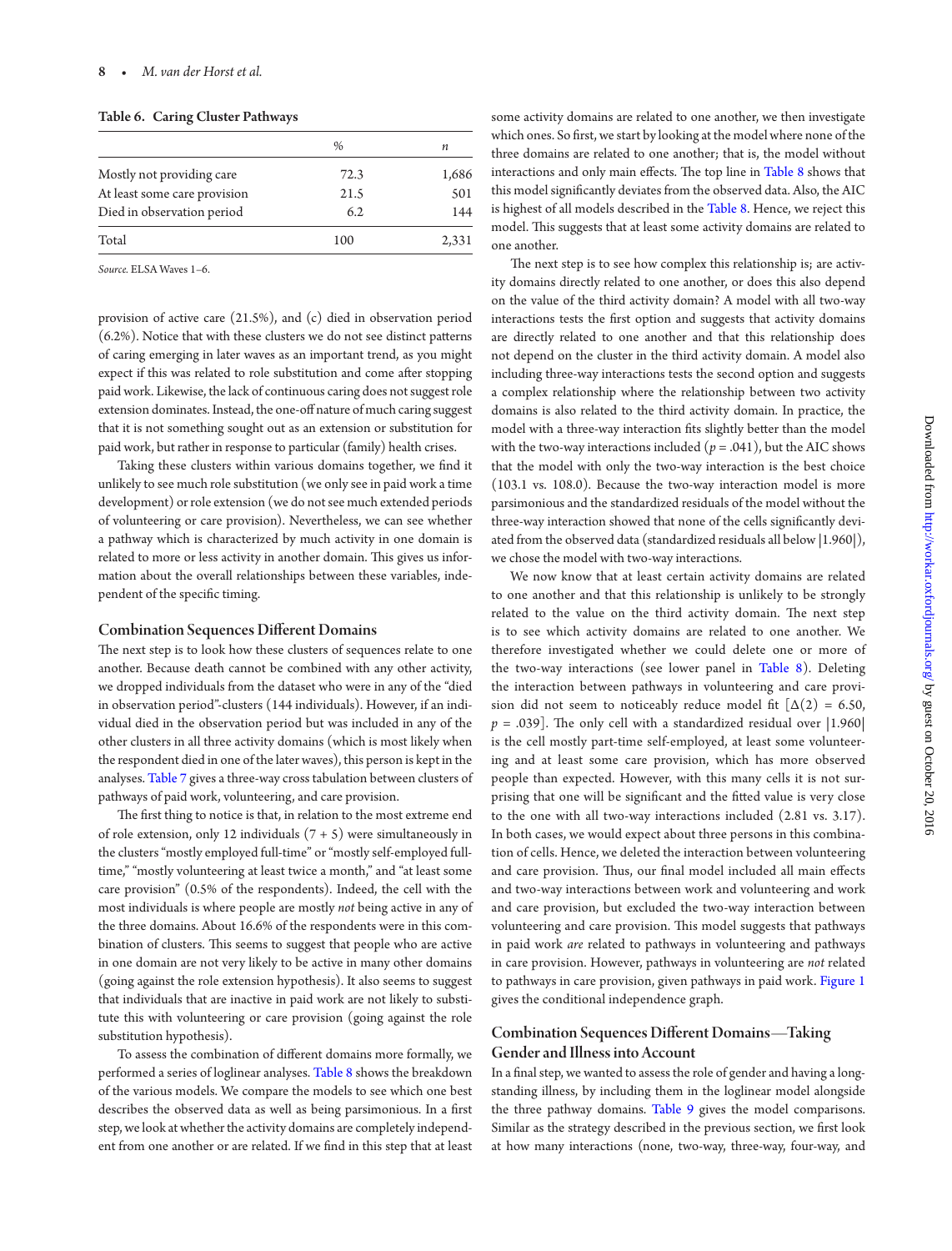<span id="page-9-0"></span>

| Table 7. Cross Tabulation Clusters of Pathways in Paid Work, Volunteering, and Care Provision |                              |                                 |                              |                                 |                                               |                                 |       |
|-----------------------------------------------------------------------------------------------|------------------------------|---------------------------------|------------------------------|---------------------------------|-----------------------------------------------|---------------------------------|-------|
| Volunteering Clusters                                                                         | Mostly Not Volunteering      |                                 | At Least Some Volunteering   |                                 | Mostly Volunteering at<br>Least Twice a Month |                                 |       |
|                                                                                               | Care Provision Clusters      |                                 |                              |                                 |                                               |                                 |       |
| Work clusters                                                                                 | Providing Care<br>Mostly Not | Care Provision<br>At Least Some | Providing Care<br>Mostly Not | Care Provision<br>At Least Some | Providing Care<br>Mostly Not                  | Care Provision<br>At Least Some | Total |
| Mostly full-time employed                                                                     | 164                          | 26                              |                              |                                 | $\overline{4}$                                |                                 | 295   |
|                                                                                               |                              |                                 |                              |                                 |                                               |                                 |       |
| Mostly part-time self-employed                                                                | 36                           |                                 |                              |                                 | $\frac{8}{2}$                                 |                                 | 77    |
| Mostly full-time self-employed                                                                | 69                           |                                 | $\overline{9}$               |                                 |                                               |                                 | 122   |
| Mostly employed large part-time                                                               |                              | $^{15}$                         | 7<br>⊆                       |                                 |                                               |                                 | 114   |
| Mostly employed small part-time                                                               | 45                           | 22                              |                              |                                 | ş<br>ĩ                                        | 2                               | 120   |
| Employed full-time > employed large part-time                                                 | 57                           | $\circ$                         | 25                           |                                 | $\frac{8}{10}$                                |                                 | 117   |
| Employed full-time > not employed                                                             | $\overline{81}$              | 43                              | 57                           | $\overline{16}$                 | SO                                            | $\overline{9}$                  | 366   |
| Employed large part-time $\rightarrow$ not employed                                           | 102                          | 35                              | 35                           |                                 | 36                                            | 71<br>2                         | 231   |
| Mostly not employed                                                                           | 362                          | 130                             | 68                           | 26                              | $\vec{\exists}$                               | 45                              | 745   |
| Total                                                                                         | 1,077                        | 290                             | 282                          | 94                              | 327                                           | 117                             | 2,187 |
|                                                                                               |                              |                                 |                              |                                 |                                               |                                 |       |

five-way) are needed to describe the observed data satisfactorily. As shown in this Table 9, the two-way interaction model is enough to describe the model.

We then deleted two-way interactions to see whether this significantly worsens the model. Looking both at the lowest deviance and the lowest AIC we deleted two-way interactions one-by-one until we could no longer delete an interaction without having a model that sig nificantly deviated from the observed data. The final model includes interactions between work and volunteering, work and long-standing illness, long-standing illness and gender, work and gender, and gender and care provision. [Figure 2](#page-12-0) gives the conditional independence graph.

<span id="page-9-1"></span>The dependence between paid work and volunteering remains. To ease interpretation, and given that this relationship was independent of care pathways, long-standing illness and gender, we looked at the twoway cross-tabulation showing the observed and expected values for each combination of work cluster and volunteering cluster. This cross-tabu-lation is shown in [Table 10.](#page-12-1) Cells that significantly contributed to the  $\chi^2$ are shown in bold and are shaded. It was found that regardless of the paid work pathway, individuals were more likely to mostly do no volunteer ing than being in any of the volunteering clusters. Individuals who were mostly not employed were less likely to do "at least some volunteering." Individuals who were in the cluster "employed full-time → employed large part-time" were more likely to do "at least some volunteering."

he ones that are more likely to be in the cluster "mostly volunteer at least twice a month" are the ones that are in a cluster "mostly parttime self-employment" or "mostly employed small part-time," suggesting more time and lexibility for volunteering, which would be in accordance with the role substitution hypothesis. However, individu als who are in the cluster "mostly not employed" are *not* significantly more likely to do more volunteering. Together, thus, these results do not point clearly to either the role substitution or the role extension hypothesis. Nevertheless, it does point to a possible alternative per spective of *complementarity* of paid work and volunteering, in which volunteering is associated with a moderate atachment to paid work in the form of part-time work (see the discussion section below; see also [Nazroo, 2015](#page-16-15)).

Pathways in paid work and care provision were independent, conditional on gender and having a long-standing illness, unlike the initial loglinear model without gender and having a long-standing ill ness. This does not support either the role substitution hypothesis or the role extension hypothesis. It is consistent with individuals being unlikely to *seek* out caring; instead caring responsibilities oten appear to be relatively short and unpredictable in timing (perhaps when a family member becomes ill). Nevertheless, the analysis suggests that there is a strong gender divide. As shown in [Table 11](#page-13-0), men were more likely than women to be in clusters that are characterized by working full-time and women were more likely than men to be in clusters with not being employed or working part-time. [Table 12](#page-13-1) shows that women were more likely than men to be in the cluster "at least some care pro vision." As shown in the conditional independence graph, having a long-standing illness was more clearly related to the paid work pathway clusters than the care provision pathway clusters.

Together, these results do not to seem to point clearly to either the role substitution hypothesis or the role extension hypothesis. It is not the case that individuals who have pathways where they spend much time in paid work are the ones that are more likely to also have pathways with care provision and/or volunteering. Similarly, the ones

*Source.* ELSA Waves 1–6.

Source. ELSA Waves 1-6.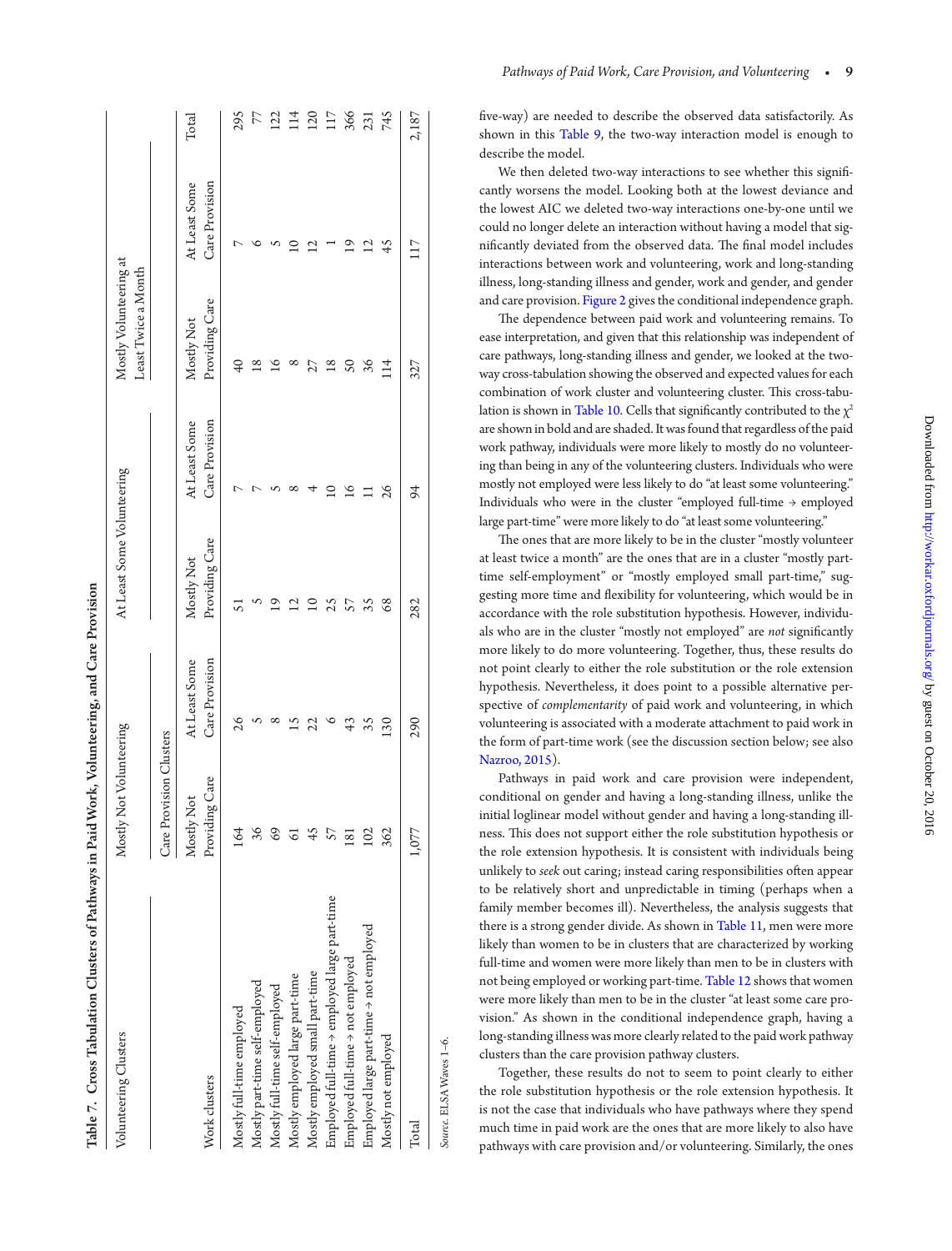#### Table 8. Goodness-of-Fit Tests for Loglinear Models

| Loglinear Model                                | Deviance | $\chi^2$ | df       | <i>p</i> (deviance) | AIC.  |
|------------------------------------------------|----------|----------|----------|---------------------|-------|
| Only main effects                              | 124.4    | 121.7    | 42       | $-.001$             | 148.4 |
| All two-way interactions                       | 27.1     | 27.9     | 16       | .041                | 103.1 |
| Also three-way interaction                     | 0.0      | 0.0      | $\Omega$ |                     | 108.0 |
| Two-way interactions, excluding volunteer-care | 33.5     | 35.8     | 18       | .014                | 105.5 |
| Two-way interactions, excluding work-care      | 69.1     | 66.9     | 24       | $-.001$             | 129.1 |
| Two-way interactions, excluding work-volunteer | 76.8     | 81.2     | 32       | $-.001$             | 120.8 |

*Note.* AIC = Akaike information criterion.

*Source.* ELSA Waves 1–6.

Volunteer pathways -

- Work pathways

Care pathways

#### Figure 1. Conditional independence graph.

<span id="page-10-0"></span>with pathways that were characterized by not being employed are not more likely to provide care or volunteer. Instead, the activity domains appear largely independent of one another. There does appear to be a clear gender divide in pathways of paid work and care provision. There is also some indicative evidence that there might be a complementarity between part-time work and volunteering, perhaps with this modest atachment to the labor market helping to facilitate volunteering without "crowding out" the time necessary to volunteer (see below;To come to these conclusions we did some robustness checks. We looked whether the random seed matered or weighting the data influenced the results. This did not change the conclusion presented here. Adding the variables gender and having a long-standing illness led to a partially sparse table with some empty cells. Therefore, as extra robustness check we looked at different specifications of the model (specifically only controlling for gender and only controlling for gender on a subsample of individuals without an activity-limiting illness). These extra analyses provide clear evidence for a relationship between gender and the work clusters and between gender and the care provision clusters. The relationship between the work and volunteering clusters is not always found and should be regarded with more caution. Also, whether there remains a small direct relationship between care and work clusters depends on the model. If there is a remaining relationship though, this relationship is only marginally significant and the relationships between these clusters and gender are stronger. More detail about these robustness checks can be found in the Appendices.).

#### Missing Data

We investigated item and wave missing data in this study to get a better understanding of the possible influence of this on our results. Most missing data in this study are due to wave absences. Note that it is not clear yet what the best way is to deal with missing data in sequences. Some researchers look, just as we did in this article, at complete cases (e.g., [Fasang & Raab, 2014](#page-15-23); [Liebroer & Elzinga, 2012\)](#page-15-24). Another solution that has been proposed and used is to include 'missing' or 'unknown' as a separate state [\(Aisenbrey & Fasang, 2007;](#page-14-5) [Bras,](#page-14-7) Liefbroer, & Elzinga, 2010). Using this method, sequences with missing data are kept in the analyses. For many purposes, multiple imputation is considered the best solution. However, standard multiple imputation methods are considered inappropriate for sequences, and

researchers have proposed (diferent) alternatives to multiple impute missing data ([Halpin, 2012](#page-15-25); [Welch, Bartlet, & Petersen, 2014](#page-17-1)). [Halpin](#page-15-25) [\(2012\)](#page-15-25) showed three ways to deal with missing data in sequences that they can lead to diferent results. Because it is not clear what the best way is to deal with missing data, we decided not to impute the data, but instead have a closer look at how individuals who were excluded because of missing data difered from included respondents. It is also important to note that Halpin suggested that individuals who change states a lot are more likely to have missing data.

In the article, we described that selecting only individuals who participated in all six waves led to a reduction of 33,458 observations nested in 9,123 respondents to 15,018 observations nested in 2,503 respondents. When selecting individuals who participated in the first wave (and thus, potentially, could have participated in all six waves), and keeping all other selections, we ended up with 20,538 observations nested in 4,493 respondents.

To gain insight in selectivity in the missing data, we performed a logistic regression, explaining missing data by long-standing illness, gender, educational level, marital status, age, income, paid work status, volunteering, and care provision, all measured at Wave 1. In order to do that, individuals could not have missing data in this wave for these variables. Of the respondents participating in Wave 1, 147 (3.3%) had at least one missing value (most oten on income). Of these respondents, 75 did participate in all six waves and 72 did not. We performed a logistic regression on the remaining 4,346 respondents. The results of this are shown in [Table 13.](#page-14-8)

In general, the missing data does not appear to be random, but related to educational level, marital status, income, employment status, and volunteering. No significant relationship was found with gender, having a long-standing illness, age, and whether the respondent provided care. Also note that we only explain a small part of the variance in missing data.

#### **DISCUSSION**

#### Findings and Their Theoretical and Practical Implications

his article has investigated the dependency between three activity domains: paid work, volunteering, and care provision. Rather than looking at the activity domains at a specific time-point, this article has followed individuals from age 50–60 to 60–70, to see how the domains were related to one another over 10 years. The role substitution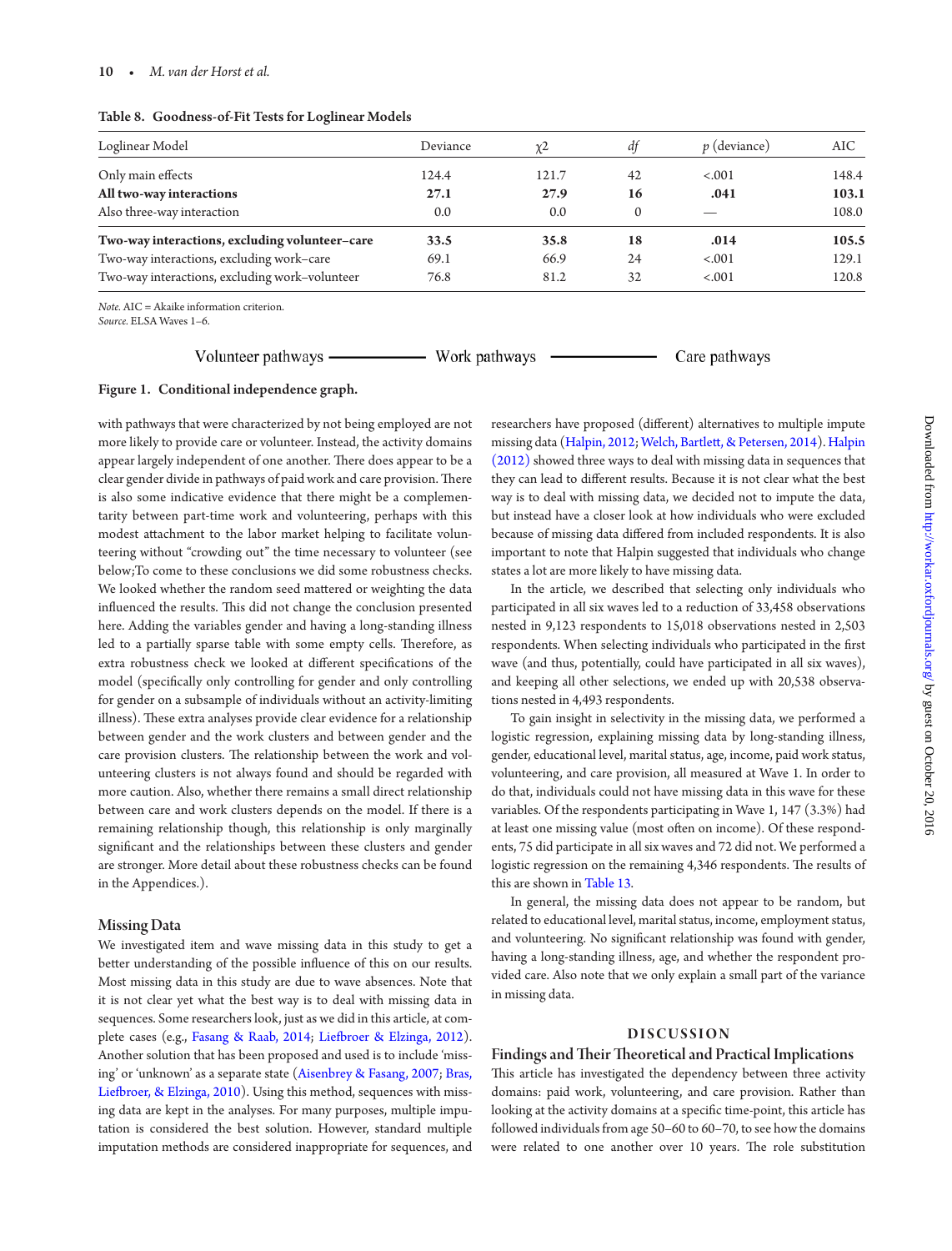| Loglinear Model                                                                                                              | Deviance | $\chi^2$                         | df               | $p$ (deviance)           | AIC   |
|------------------------------------------------------------------------------------------------------------------------------|----------|----------------------------------|------------------|--------------------------|-------|
| Only main effects $+$ female $\times$ long-standing illness                                                                  | 907.8    | 914.2                            | 201              | $-.001$                  | 937.8 |
| All two-way interactions                                                                                                     | 167.3    | 162.7                            | 153              | .203                     | 293.3 |
| All three-way interactions                                                                                                   | 63.8     | $\overbrace{\phantom{12322111}}$ | 75               | .818                     | 345.8 |
| All four-way interactions                                                                                                    | 12.0     | $\overline{\phantom{0}}$         | 24               | .980                     | 396.0 |
| Also five-way interaction                                                                                                    | $0.0\,$  |                                  | $\boldsymbol{0}$ | $\overline{\phantom{m}}$ | 432.0 |
| Two-way interactions, excluding work-care                                                                                    | 182.0    | 175.5                            | 161              | .123                     | 292.0 |
| Two-way interactions, excluding work-volunteer                                                                               | 215.8    | 217.8                            | 169              | .009                     | 309.8 |
| Two-way interactions, excluding work-female                                                                                  | 562.9    | 544.2                            | 161              | $-.001$                  | 672.9 |
| Two-way interactions, excluding work-long-standing illness                                                                   | 337.3    | 325.3                            | 161              | $-.001$                  | 447.3 |
| Two-way interactions, excluding care-volunteer                                                                               | 173.9    | 173.6                            | 155              | .142                     | 295.9 |
| Two-way interactions, excluding care-female                                                                                  | 207.4    | 201.1                            | 154              | .003                     | 331.4 |
| Two-way interactions, excluding care-long-standing illness                                                                   | 168.1    | 165.3                            | 154              | .206                     | 292.1 |
| Two-way interactions, excluding volunteer-female                                                                             | 167.9    | 163.9                            | 155              | .226                     | 289.9 |
| Two-way interactions excluding volunteer-long-standing illness                                                               | 174.8    | 167.8                            | 155              | .132                     | 296.8 |
| Two-way interactions, excluding volunteer-female and work-care                                                               | 182.7    | 176.6                            | 163              | .138                     | 288.7 |
| Two-way interactions, excluding volunteer-female and work-volunteer                                                          | 216.4    | 218.1                            | 171              | .011                     | 306.4 |
| Two-way interactions, excluding volunteer-female and work-female                                                             | 563.5    | 544.4                            | 163              | $-.001$                  | 669.5 |
| Two-way interactions, excluding volunteer-female and work-long-standing illness                                              | 337.8    | 326.3                            | 163              | $-.001$                  | 443.8 |
| Two-way interactions, excluding volunteer-female and care-volunteer                                                          | 174.6    | 174.9                            | 157              | .160                     | 292.6 |
| Two-way interactions, excluding volunteer-female and care-female                                                             | 208.0    | 202.3                            | 156              | .003                     | 328.0 |
| Two-way interactions, excluding volunteer-female and care-long-standing illness                                              | 168.7    | 166.5                            | 156              | .230                     | 288.7 |
| Two-way interactions, excluding volunteer-female and volunteer-long-standing illness                                         | 175.3    | 169.0                            | 157              | .151                     | 293.3 |
| Two-way interactions, excluding volunteer-female, care-long-standing illness, and work-care                                  | 185.3    | 180.2                            | 164              | .122                     | 289.3 |
| Two-way interactions, excluding volunteer-female, care-long-standing illness, and work-volunteer                             | 217.3    | 220.3                            | 172              | .011                     | 305.3 |
| Two-way interactions, excluding volunteer-female, care-long-standing illness, and work-female                                | 563.7    | 547.9                            | 164              | $-.001$                  | 667.7 |
| Two-way interactions, excluding volunteer-female, care-long-standing illness, and work-long-standing illness                 | 340.3    | 329.0                            | 164              | $-.001$                  | 444.3 |
| Two-way interactions, excluding volunteer-female, care-long-standing illness, and care-volunteer                             | 175.2    | 176.9                            | 158              | .166                     | 291.2 |
| Two-way interactions, excluding volunteer-female, care-long-standing illness, and care-female                                | 208.6    | 203.9                            | 157              | .004                     | 326.6 |
| Two-way interactions, excluding volunteer-female, care-long-standing illness, and volunteer-long-standing illness            | 175.9    | 171.1                            | 158              | .156                     | 291.9 |
| Two-way interactions, excluding volunteer-female, care-long-standing illness, work-care, and work-volunteer                  | 233.3    | 228.5                            | 180              | .005                     | 305.3 |
| Two-way interactions, excluding volunteer-female, care-long-standing illness, work-care, and work-female                     | 605.1    | 571.3                            | 172              | $-.001$                  | 693.1 |
| Two-way interactions, excluding volunteer-female, care-long-standing illness, work-care, and work-long-standing illness      | 356.9    | 346.8                            | 172              | $-.001$                  | 444.9 |
| Two-way interactions, excluding volunteer-female, care-long-standing illness, work-care, and care-volunteer                  | 191.0    | 189.2                            | 166              | .089                     | 291.0 |
| Two-way interactions, excluding volunteer-female, care-long-standing illness, work-care, and care-female                     | 250.6    | 235.5                            | 165              | $-.001$                  | 352.6 |
| Two-way interactions, excluding volunteer-female, care-long-standing illness, work-care, and volunteer-long-standing illness | 192.5    | 185.0                            | 166              | .078                     | 292.5 |

#### Table 9. Goodness-of-Fit Tests for Loglinear Models—Including Gender and Having a Long-standing Illness

by guest on October 20, 2016 http://workar.org/brong/brongload.com/index-0.916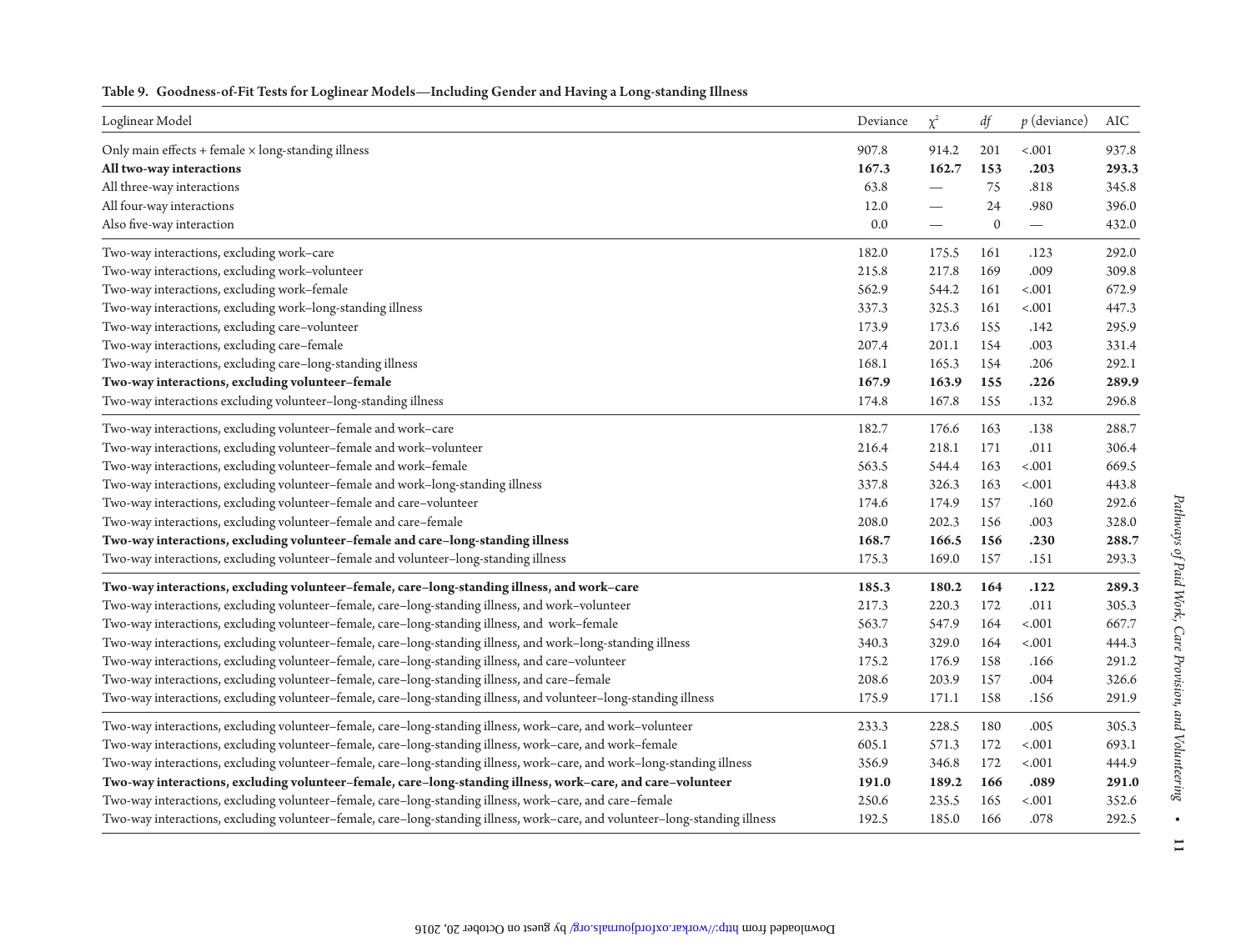<span id="page-12-1"></span><span id="page-12-0"></span>

| Table 9. Continued                                                                                                                                                          |          |          |     |                |            |
|-----------------------------------------------------------------------------------------------------------------------------------------------------------------------------|----------|----------|-----|----------------|------------|
| Loglinear Model                                                                                                                                                             | Deviance | $\chi^2$ | ďf  | $p$ (deviance) | <b>AIC</b> |
| Two-way interactions, excluding volunteer-female, care-long-standing illness, work-care, care-volunteer, and work-volunteer                                                 | 239.5    | 237.0    | 182 | .003           | 307.5      |
| Two-way interactions, excluding volunteer-female, care-long-standing illness, work--care, care-volunteer, and work-female                                                   | 611.2    | 582.2    | 174 | 5.001          | 695.2      |
| Two-way interactions, excluding volunteer-female, care-long-standing illness, work-care, care-volunteer, and work-long-standing illness                                     | 362.8    | 357.9    | 174 | 5001           | 446.8      |
| Two-way interactions, excluding volunteer-female, care-long-standing illness, work-care, care-volunteer, and care-female                                                    | 256.7    | 246.5    | 167 | 5.001          | 354.7      |
| Two-way interactions, excluding volunteer-female, care-long-standing illness, work-care, care-volunteer, and volunteer-long-<br>standing illness                            | 198.3    | 193.5    | 168 | .055           | 294.3      |
| Two-way interactions, excluding volunteer-female, care–long-standing illness, work–care, care–volunteer, volunteer–long-standing<br>illness, and work-volunteer             | 247.5    | 240.6    | 184 | .001           | 311.5      |
| Two-way interactions, excluding volunteer-female, care–long-standing illness, work–care, care–volunteer, volunteer–long-standing<br>illness, and work-female                | 618.5    | 583.4    | 176 | 5001           | 698.5      |
| Two-way interactions, excluding volunteer-female, care–long-standing illness, work–care, care–volunteer, volunteer–long-standing<br>illness, and work-long-standing illness | 370.9    | 370.8    | 176 | 5001           | 450.9      |
| Two-way interactions, excluding volunteer-female, care–long-standing illness, work–care, care–volunteer, volunteer–long-standing<br>illness, and care-female                | 263.9    | 251.3    | 169 | 5.001          | 357.9      |
| Note. AIC = Akaike information criterion.<br>Source. ELSA Waves 1-6.                                                                                                        |          |          |     |                |            |

perspective suggests that people take on activities (such as volunteering or caring) to replace the loss of other activities (such as paid work). he role extension perspective alternatively suggests that people that are active in one area are likely to be active in other areas as well. This article finds little support for either theory-the activity domains were largely independent from one another. For substitution theory to hold true, we would expect sequence analysis to have identified clusters of individuals beginning volunteering and/or caring in later waves; these clusters would then need to be correlated with being in a cluster of leaving paid work earlier on in the period. The analysis found neither of these expectations held true. Evidence for role extension theory would imply that individuals were in multiple clusters that involved sustained periods of significant activity. We did not find this either. Although it is not impossible to combine multiple activity domains, the data did show that being very active in all domains is very unlikely, showing that there are limits in how much an individual can or will take on.

Interestingly, while there was litle evidence for substitution or extension, we suggested that there might be a *complementarity* between part-time work and volunteering ([Nazroo, 2015\)](#page-16-15). The results in [Table 10](#page-12-1) showed that people in the "mostly full-time employed" or "mostly full-time self-employed" cluster were *not* significantly more likely to volunteer (as extension theory might suggest), and neither were those mostly not employed (as substitution theory might imply). However, subcategories of those mostly part-time employed (selfemployed part-timers and those in small part-time jobs) *were* signiicantly more likely to volunteer "mostly twice a month." Individuals in the cluster for moving from full-time to large part-time work were also significantly over-represented in the category of doing "at least some volunteering." Full-timers *not* volunteering may relate to timeconstraints. Indeed, work commitments are considered among the top reasons to not volunteer more (Cabinet Office, 2013). This can be linked to a "role overload" perspective ([Hank & Stuck, 2008\)](#page-15-3), in which individuals with a high involvement with paid work will struggle to commit to other activities. The nonemployed may alternatively lack networks of co-workers to involve them in volunteering, or have a preference for not being involved in either paid work or volunteering. Part-time work may connect people with networks of potential co-volunteers, while taking up less potential volunteering time than full-time work. We find this relationship between part-time work and volunteering in most, but not all, of the robustness checks we perform (see the [Appendix](#page-17-2)). Clearly, this idea of complementarity between part-time paid work and volunteering is an area in need of further empirical examination. We feel that alongside the empirical investigation of role substitution and extension theories, this article makes a theoretical contribution by showing how the idea of complementarity can be an alternative explanation for the relationship between part-time paid work and volunteering.

The relationship between pathways in paid work and care provision was mainly due to gender diferences, as we would particularly expect in the context of a "modiied male breadwinner" welfare state [\(O'Connor, Orlof, & Shaver, 1999](#page-16-30)). Men and women difered in their pathways in paid work as well as in their pathways in care provision. The importance of traditional gender roles for the association between paid work and care provision suggests that these associations may change over time, as newer generations of older individuals are less likely to adhere to the traditional male breadwinner model. However, an American study suggested that care provision increases traditional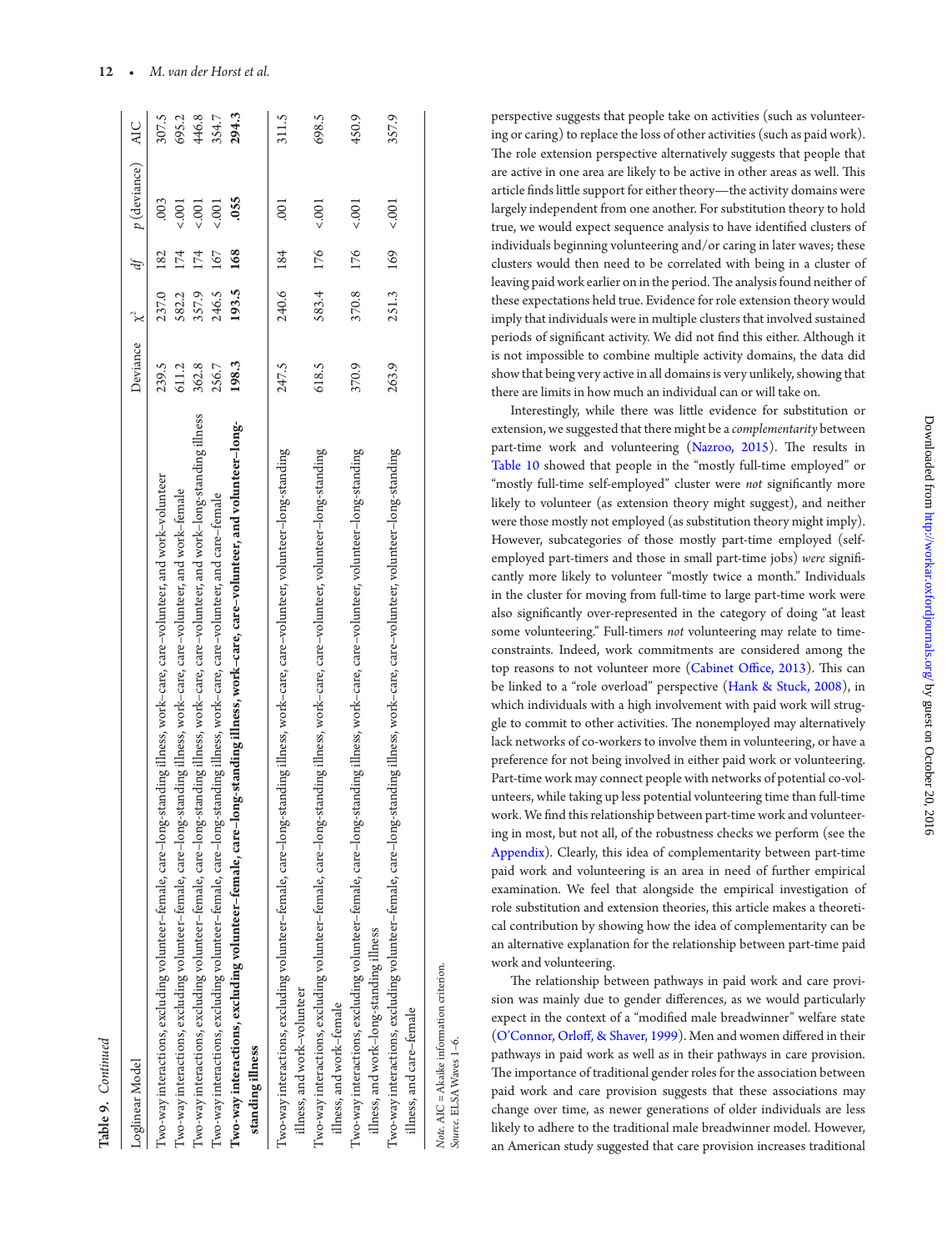<span id="page-13-0"></span>

|  |  |  |  | Figure 2.   Conditional independence graph—including gender and having a long-standing illness. |  |  |  |
|--|--|--|--|-------------------------------------------------------------------------------------------------|--|--|--|
|--|--|--|--|-------------------------------------------------------------------------------------------------|--|--|--|

|  |  |  |  |  |  |  | Table 10. Clusters Pathways Paid Work by Clusters Pathways Volunteering |
|--|--|--|--|--|--|--|-------------------------------------------------------------------------|
|--|--|--|--|--|--|--|-------------------------------------------------------------------------|

<span id="page-13-1"></span>

|                                               | Mostly Not Volunteering                                   | At Least Some Volunteering | Mostly Volunteering at Least<br>Twice a Month | Row Total |
|-----------------------------------------------|-----------------------------------------------------------|----------------------------|-----------------------------------------------|-----------|
| Mostly full-time employed                     |                                                           |                            |                                               |           |
| Observed values                               | 190                                                       | 58                         | 47                                            | 295       |
| Expected values                               | 184.39                                                    | 50.72                      | 59.89                                         |           |
| Mostly part-time self-employed                |                                                           |                            |                                               |           |
| Observed values                               | 41                                                        | 12                         | 24                                            | 77        |
| Expected values                               | 48.13                                                     | 13.24                      | 15.63                                         |           |
| Mostly full-time self-employed                |                                                           |                            |                                               |           |
| Observed values                               | 77                                                        | 24                         | 21                                            | 122       |
| Expected values                               | 76.26                                                     | 20.98                      | 24.77                                         |           |
| Mostly employed large part-time               |                                                           |                            |                                               |           |
| Observed values                               | 76                                                        | 20                         | 18                                            | 114       |
| Expected values                               | 71.26                                                     | 19.60                      | 23.14                                         |           |
| Mostly employed small part-time               |                                                           |                            |                                               |           |
| Observed values                               | 67                                                        | 14                         | 39                                            | 120       |
| Expected values                               | 75.01                                                     | 20.63                      | 24.36                                         |           |
|                                               | Employed full-time $\rightarrow$ employed large part-time |                            |                                               |           |
| Observed values                               | 63                                                        | 35                         | 19                                            | 117       |
| Expected values                               | 73.13                                                     | 20.12                      | 23.75                                         |           |
| Employed full-time $\rightarrow$ not employed |                                                           |                            |                                               |           |
| Observed values                               | 224                                                       | 73                         | 69                                            | 366       |
| Expected values                               | 228.77                                                    | 62.93                      | 74.31                                         |           |
| Employed large part-time> not employed        |                                                           |                            |                                               |           |
| Observed values                               | 137                                                       | 46                         | 48                                            | 231       |
| Expected values                               | 144.39                                                    | 39.72                      | 46.90                                         |           |
| Mostly not employed                           |                                                           |                            |                                               |           |
| Observed values                               | 492                                                       | 94                         | 159                                           | 745       |
| Expected values                               | 465.67                                                    | 128.08                     | 151.25                                        |           |
| Column total                                  | 1,367                                                     | 376                        | 444                                           | 2,187     |

*Note.* Cross-tabulation of clusters in paid work and volunteering, showing both the observed values and the expected values. Cells that significantly contribute to the  $\chi^2$  are shown in bold and are shaded (standardized residual of |1.960| or above).

*Source.* ELSA Waves 1–6.

gender role behavior in later life, with men responding to caregiving responsibilities by delaying retirement (taking care of the extra financial burden) while women are more likely to stay home [\(Dentinger &](#page-15-27)  [Clarkberg, 2002](#page-15-27)).

In a qualitative study in England, [Arksey and Glendinning \(2008\)](#page-14-9) showed that flexibility at work was necessary for care provision. The association between pathways in paid work and care provision may therefore in the future be less dependent on gender and more direct. Many carers do want to stay in paid work if possible though, for both financial reasons and for reasons of self-worth (Arksey & Glendinning, [2008;](#page-14-9) [Dentinger & Clarkberg, 2002](#page-15-27)), suggesting it is about inding a job that allows the combination between paid work and active care provision rather than between working at all and care provision. [Kalokerinos, Von Hippel, and Henry \(2015\)](#page-15-28) showed for their Australian sample that many older employees are interested in end of career lexibility (bridge employment or phased retirement), which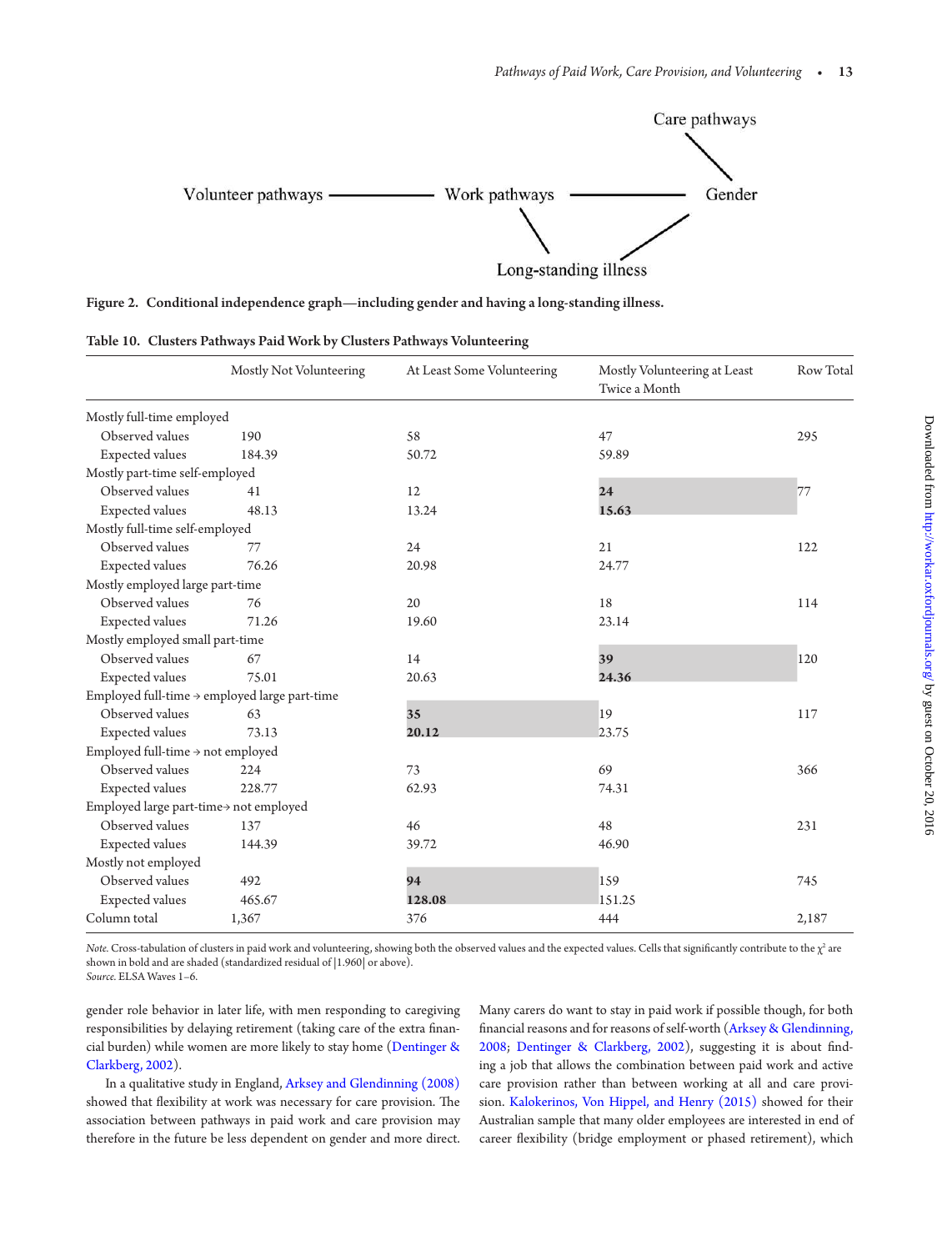#### 14 • *M. van der Horst et al.*

|                                                           | Female     |         | Male       |         |  |
|-----------------------------------------------------------|------------|---------|------------|---------|--|
|                                                           | No Illness | Illness | No Illness | Illness |  |
| Mostly full-time employed                                 | 6.66       | 3.34    | 26.20      | 12.55   |  |
| Mostly part-time self-employed                            | 4.36       | 1.82    | 3.61       | 2.51    |  |
| Mostly full-time self-employed                            | 2.53       | 0.30    | 10.83      | 7.53    |  |
| Mostly employed large part-time                           | 9.18       | 3.95    | 2.41       | 1.26    |  |
| Mostly employed small part-time                           | 9.53       | 7.60    | 1.20       | 1.26    |  |
| Employed full-time $\rightarrow$ employed large part-time | 5.51       | 3.04    | 6.68       | 3.77    |  |
| Employed full-time $\rightarrow$ not employed             | 13.32      | 8.51    | 25.53      | 12.97   |  |
| Employed large part-time $\rightarrow$ not employed       | 16.42      | 12.77   | 4.41       | 5.44    |  |
| Mostly not employed                                       | 32.49      | 58.66   | 19.12      | 52.72   |  |
| Total                                                     | 100        | 100     | 100        | 100     |  |

<span id="page-14-8"></span>

|  |  |  | Table 11. Percentage of Respondents in Work Cluster by Gender and Having a Long-Standing Illness |
|--|--|--|--------------------------------------------------------------------------------------------------|
|--|--|--|--------------------------------------------------------------------------------------------------|

*Note.* Total percentages may be slightly more or less than 100% due to rounding. *Source.* ELSA Waves 1–6.

#### Table 12. Percentage of Respondents in Care Cluster by Gender and Having a Long-Standing Illness

|                              | Female |       | Male                          |         |  |  |
|------------------------------|--------|-------|-------------------------------|---------|--|--|
|                              |        |       | No Illness Illness No Illness | Illness |  |  |
| Mostly not providing care    | 70.61  | 70.52 | 86.63                         | 79.92   |  |  |
| At least some care provision | 29.39  | 29.48 | 13.37                         | 20.08   |  |  |
| Total                        | 100    | 100   | 100                           | 100     |  |  |

*Note.* Total percentages may be slightly more or less than 100% due to rounding. *Source.* ELSA Waves 1–6.

may be one way to achieve this lexibility for combining paid work with care provision. [Moen, Kojola, Kelly, and Karakaya \(2016\)](#page-16-31) showed for an information technology (IT) division in the United States how such flexibility and organizational support could also be related to an expectation to retire later (but see [Earl & Taylor, 2015](#page-15-29) on possible negative consequences next to such positive consequences of working lexibly based on Australian research).

It is important to note that there is something inherently diferent between the various activity domains. Where both care giving and paid work are likely to be considered obligatory activities, volunteering is more discretionary ([Burr et al., 2007](#page-14-1); [Choi et al., 2007\)](#page-15-17). Hence, volunteering may be combined with paid work when there is opportunity to do so. The necessity to provide care is likely to come up unexpectedly and individuals may experience less control over whether they will provide care and when they will do so. This may explain why care and work were not directly related (regardless of the working pathway, individuals take up care when necessary) but volunteering and work were directly related (when having enough flexibility to take up volunteering one is more likely do so).

Regarding active aging, these results suggest that choices to participate more in an activity domain do not *necessarily* come at the cost of other activity domains. However, it is likely that there are relationships at the individual level (a person needing to take up full-time care for an ill spouse may work less for a period) but that these do not generalize to large overall relationships between the domains. There are likely many influences occurring simultaneously and these influences may work in different directions. These (possible opposing) influences include financial trade-offs, time involvement, role overload, preferences, emotional bond, and so on ([Dentinger & Clarkberg, 2002\)](#page-15-27). More insight is needed on these complicated circumstances for individuals.

<span id="page-14-6"></span>Future research, as noted above, should investigate the *complementarity* between activities. In particular, the relationship between parttime/lexible work and volunteering needs further empirical study. he practical implications of this study, for policy makers, employers, and individuals, relates to the role of part-time and flexible work as a means of enabling volunteering (and caring) among older people. There is a wealth of evidence that part-time work and/or positive flexibility is popular among older people, and yet it is oten not available [\(Lain & Vickerstaf, 2015\)](#page-15-30). If individuals were able to reduce their hours of employment on a larger scale, for example, increased numbers might remain in work longer and also volunteer. Further research is, however, needed on this to increase our understanding of the relationship between working time and volunteering among older workers.

#### <span id="page-14-9"></span><span id="page-14-5"></span>Limitations and Avenues for Future Research

<span id="page-14-3"></span><span id="page-14-0"></span>As with all research, there are limitations in this study that open up avenues for future research. Due to sample-size limitations we were constrained in the number of confounding variables that we could include; we focused on two factors that previous research indicates are of great importance: gender and long-standing illness. Future research will want to make use of other socioeconomic variables, including education, income, marital status, and partner's characteristics. It is, for example, possible that while activity substitution is not common in general it is more frequent among sub-groups, such as highly educated professionals. Consistent with this, [Cook \(2015\)](#page-15-7) found that substitution appeared fairly common in her sample of disproportionately highly educated Canadian volunteers.

<span id="page-14-7"></span><span id="page-14-4"></span><span id="page-14-2"></span><span id="page-14-1"></span>It should also be recognized that this analysis relates to a specific time and place, England in the 2000s/2010s, and the results might vary over-time and in different contexts. The United Kingdom/England has been described as modified male breadwinner society in which parttime employment rates among women are relatively high [\(O'Connor](#page-16-30) [et al., 1999](#page-16-30); see also [ONS, 2013](#page-16-32)). This may differently influence female work, volunteering or caring paterns relative to countries such as the United States where part-time work is less common. Likewise, employment rates of older people are lower in the United Kingdom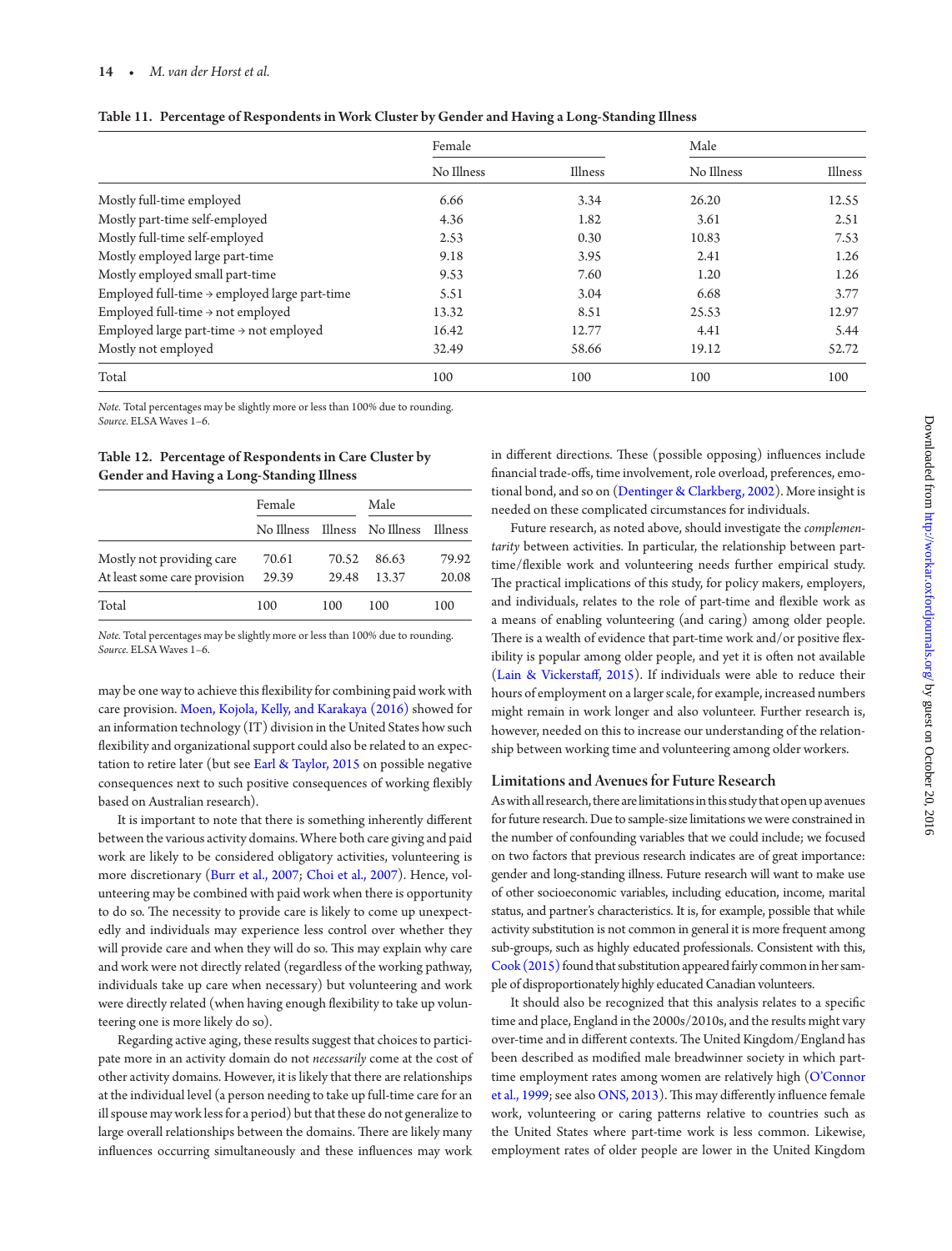Table 13. Predicting Whether Someone Missed at Least One Wave of the Study

<span id="page-15-27"></span><span id="page-15-26"></span><span id="page-15-17"></span><span id="page-15-13"></span><span id="page-15-12"></span><span id="page-15-7"></span>

|                                    | Estimate | p      |
|------------------------------------|----------|--------|
| Intercept                          | 0.30     | .018   |
| Female                             | $-0.00$  | .965   |
| Has no long-standing illness (ref) |          |        |
| Has long-standing illness          | $-0.06$  | .482   |
| Illness limits activities          | $-0.07$  | .380   |
| Age-group $50-53$ (ref)            |          |        |
| Age-group 54-56                    | $-0.07$  | .388   |
| Age-group 57-60                    | $-0.11$  | .151   |
| Low educational level (ref)        |          |        |
| Middle educational level           | $-0.37$  | < .001 |
| High educational level             | $-0.58$  | < .001 |
| Married                            | 0.25     | .001   |
| Income quartile 1 (ref)            |          |        |
| Income quartile 2                  | $-0.15$  | .098   |
| Income quartile 3                  | $-0.25$  | .009   |
| Income quartile 4                  | $-0.25$  | .014   |
| Not employed (ref)                 |          |        |
| Employed small part-time           | $-0.39$  | .009   |
| Employed large part-time           | $-0.15$  | .161   |
| Employed full-time                 | $-0.07$  | .418   |
| Self-employed small part-time      | $-0.26$  | .335   |
| Self-employed large part-time      | $-0.44$  | .058   |
| Self-employed full-time            | 0.13     | .315   |
| Care provision                     | $-0.01$  | .887   |
| Never volunteering (ref)           |          |        |
| Sometimes volunteering             | $-0.26$  | .005   |
| Often volunteering                 | $-0.19$  | .048   |
| Pseudo $R^2$ s                     |          |        |
| Hosmer and Lemeshow $R^2$          | 0.021    |        |
| Cox and Snell $R^2$                | 0.029    |        |
| Nagelkerke $R^2$                   | 0.039    |        |

<span id="page-15-29"></span><span id="page-15-15"></span><span id="page-15-14"></span><span id="page-15-11"></span>*Note.* Results based on logistic regression.

*Source.* ELSA Waves 1–6.

<span id="page-15-8"></span>than in the United States [\(Lain, 2016\)](#page-15-31), reducing the relative need for individuals in England to combine paid work with volunteering caring. This may change over time, with increasing employment of older people in England. Individuals with low incomes may be particularly afected by the need to combine caring and paid work.

<span id="page-15-19"></span><span id="page-15-18"></span><span id="page-15-5"></span>An additional limitation is relevant to most survey-based research on volunteering, that under-reporting of volunteering can occur unless individuals are prompted in detail [\(Rooney, Steinberg, & Schervish, 2004](#page-16-33)). Relatedly, it is important to note that the diferent domains were asked in diferent time frames (work: usually in a week, volunteering: in a year, care: last week). This may have an impact on the results. Finally, missing data analyses indicated that missing data were not random. Because lower educated and lower income individuals were more likely to have missed at least one wave it may be that we have a beter view on individuals who were comparatively well off. Note, however, that it is not clear yet what the best way is to deal with missing data in sequences.

<span id="page-15-23"></span><span id="page-15-0"></span>We focused on three important activity domains, but these are certainly not all domains individuals can be active in. Researchers have <span id="page-15-25"></span><span id="page-15-21"></span><span id="page-15-20"></span>given warnings not to focus exclusively on physically active tasks, as the older-old and the dependent older adults may not be able to perform these tasks despite trying to age actively [\(Boudiny, 2013](#page-14-0)). Previous research has mentioned the danger of an individualized and active image of older individuals for individuals who are not able to fit this image. Individuals who cannot fit this image may feel they are a burden and that they lack a sense of purpose in life [\(Stephens et al.,](#page-16-1)  [2015\)](#page-16-1). Future research may broaden the scope and look at more ways in which individuals can age actively. This might, for example, include relatively sedentary activities such as hobbies that are not physically demanding. More qualitative work investigating the complexity of factors that individuals face in later careers would also give us a more finegrained picture of late careers.

#### **ACKNOWLEDGMENTS**

<span id="page-15-6"></span><span id="page-15-3"></span><span id="page-15-1"></span>his work was supported by the Uncertain Futures: Managing Late Career Transitions and Extended Working Life project by the ESRC [ES/L002949/1]. The ELSA data were made available through the UK Data Archive. The principal investigators consisted of a team of researchers from the University of London, the Institute for Fiscal Studies, the National Centre for Social Research, and the University of Manchester. The data collector and depositor was the National Centre for Social Research. The UK Data Archive, the original data collectors, as well as the depositors or copyright holders and funders have no responsibility for any of the presented analyses or interpretations.

#### **REFERENCES**

- <span id="page-15-22"></span><span id="page-15-4"></span>Agresti, A. (2013). *Categorical data analysis* (3rd ed.). Hoboken, NJ: John Wiley & Sons.
- <span id="page-15-9"></span>Aisenbrey, S., & Fasang, A. E. (2007). Beyond optimal matching: The 'second *wave' of sequence analysis* (Working Paper 2007-02). The Center for Research on Inequalities and the Life Course. Retrieved from [htp://](http://www.yale.edu/ciqle/CIQLEPAPERS/CIQLEWP2007-2.pdf) [www.yale.edu/ciqle/CIQLEPAPERS/CIQLEWP2007-2.pdf](http://www.yale.edu/ciqle/CIQLEPAPERS/CIQLEWP2007-2.pdf)
- <span id="page-15-28"></span>Arksey, H., & Glendinning, C. (2008). Combining work and care: Carers' decision-making in the context of competing policy pressures. *Social Policy & Administration*, 42, 1–18. doi:10.1111/j.1467-9515.2007.00587.x
- <span id="page-15-10"></span>Atchley, R. C. (1989). A continuity theory of normal aging. *he Gerontologist*, 29, 183–190. doi:10.1093/geront/29.2.183
- <span id="page-15-16"></span>Boudiny, K. (2013). 'Active ageing': From empty rhetoric to efective policy tool. *Ageing and Society*, 33, 1077–1098. doi:10.1017/ S0144686X1200030X
- <span id="page-15-31"></span><span id="page-15-30"></span>Bras, H., Liebroer, A. C., & Elzinga, C. H. (2010). Standardization of pathways to adulthood? An analysis of Dutch cohorts born between 1850 and 1900. *Demography*, 47, 1013–1034. doi:10.1007/ BF03213737
- Brown, P., & Vickerstaf, S. (2011). Health subjectivities and labor market participation: Pessimism and older workers' atitudes and narratives around retirement in the United Kingdom. *Research on Aging*, 33, 529–50. doi:10.1177/0164027511410249
- <span id="page-15-24"></span>Burr, J. A., Choi, N. G., Mutchler, J. E., & Caro, F. G. (2005). Caregiving and volunteering: Are private and public helping behaviors linked? *he Journals of Gerontology, Series B: Psychological Sciences and Social Sciences*, 60, S247–S256. doi:10.1093/geronb/60.5.s247
- <span id="page-15-2"></span>Burr, J. A., Mutchler, J. E., & Caro, F. G. (2007). Productive activity clusters among middle-aged and older adults: Intersecting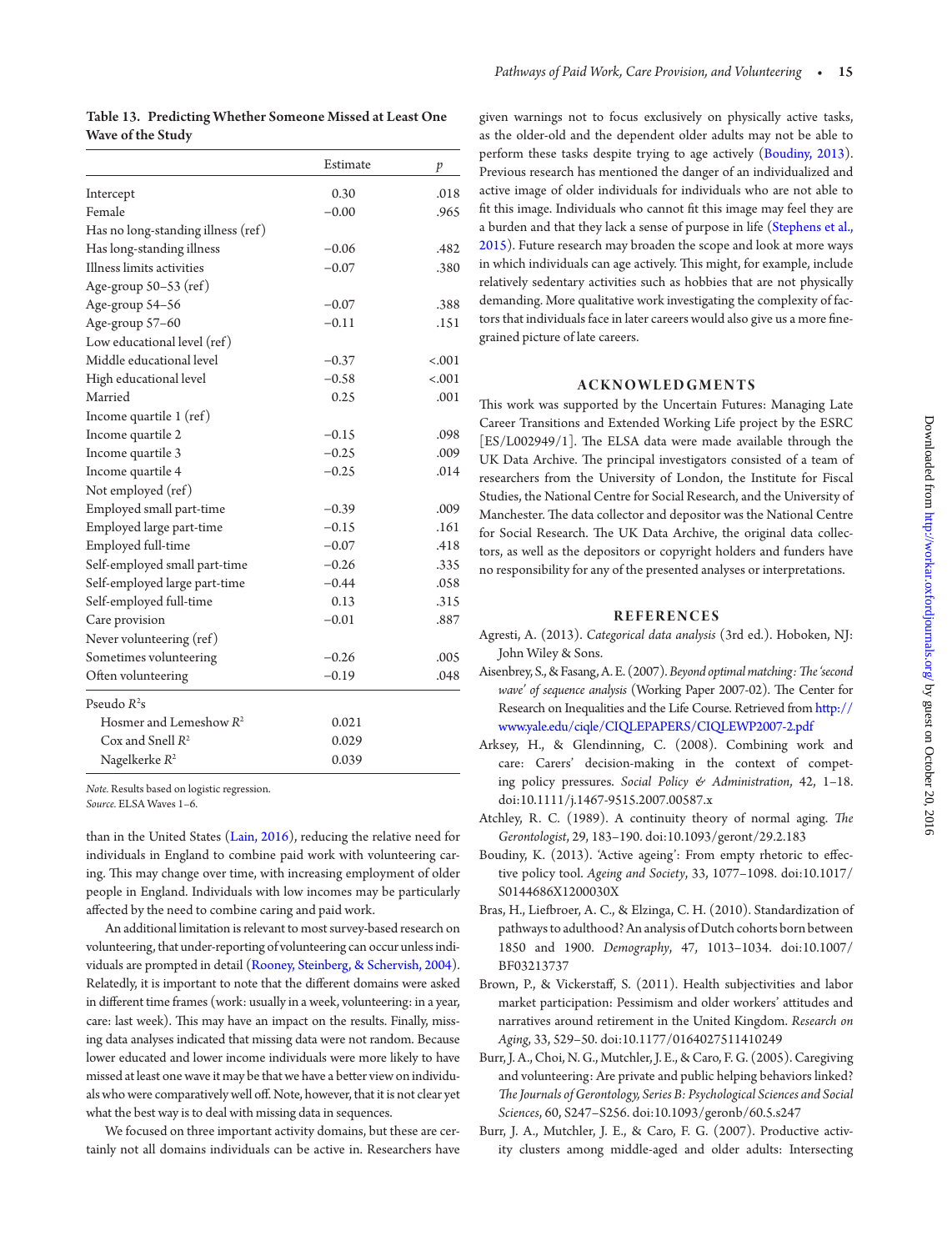forms and time commitments. *he Journals of Gerontology, Series B: Psychological Sciences and Social Sciences*, 62, S267–S275. doi:10.1093/geronb/62.4.s267

- <span id="page-16-17"></span>Cabinet Office. (2013). Giving of time and money: Findings from the *2012–2013 community life survey*. Retrieved from [htps://www.](https://www.gov.uk/government/uploads/system/uploads/attachment_data/file/314432/2012-2013-giving-time-and-money-report.pdf) [gov.uk/government/uploads/system/uploads/atachment\\_data/](https://www.gov.uk/government/uploads/system/uploads/attachment_data/file/314432/2012-2013-giving-time-and-money-report.pdf) f[ile/314432/2012-2013-giving-time-and-money-report.pdf](https://www.gov.uk/government/uploads/system/uploads/attachment_data/file/314432/2012-2013-giving-time-and-money-report.pdf)
- <span id="page-16-8"></span>Cattan, M., Hogg, E., & Hardill, I. (2011). Improving quality of life in ageing populations: What can volunteering do? *Maturitas*, 70, 328–332. doi:10.1016/j.maturitas.2011.08.010
- <span id="page-16-27"></span>Chandler, D., & Tetlow, G. (2014). *Retirement in the 21st century*. IFS Report R98. Joseph Rowntree Foundation. London: Institute for Fiscal Studies.
- <span id="page-16-24"></span><span id="page-16-9"></span>Choi, N. G., Burr, J. A., Mutchler, J. E., & Caro, F. G. (2007). Formal and informal volunteer activity and spousal caregiving among older adults. *Research on Aging*, 29, 99–124. doi:10.1177/0164027506296759
- Cook, S. L. (2015) Redirection: An extension of career during retirement, *he Gerontologist*, 55, 360–373. doi:10.1093/geront/gnt105
- <span id="page-16-5"></span>Dentinger, E., & Clarkberg, M. (2002). Informal caregiving and retirement timing among men and women: Gender and caregiving relationships in late midlife. *Journal of Family Issues*, 23, 857–879. doi:10.1177/019251302236598
- <span id="page-16-20"></span><span id="page-16-14"></span>De Preter, H., Van Looy, D., Mortelmans, D., & Denaeghel, K. (2013). Retirement timing in Europe: The influence of individual work and life factors. *he Social Science Journal*, 50, 145–151. doi:10.1016/j. soscij.2013.03.006
- <span id="page-16-6"></span>Dury, S., De Donder, L., De Wite, N., Brosens, D., Smetcoren, A.-S., Van Regenmortel, S., & Verté, D. (2016). Is volunteering in later life impeded or stimulated by other activities? *Research on Aging*, 38, 51–75. doi:10.1177/0164027515574777
- <span id="page-16-18"></span>Earl, C., & Taylor, P. (2015). Is workplace flexibility good policy? Evaluating the efficacy of age management strategies for older women workers. *Work, Aging and Retirement*, 1, 214–226. doi:10.1093/workar/wau012
- <span id="page-16-31"></span>Ehlers, A., Naegele, G., & Reichert, M. (2011). *Volunteering by older people in the EU*. European Foundation for the Improvement of Living and Working Conditions. Luxembourg: Publications Office of the European Union.
- <span id="page-16-19"></span>Ekerdt, D. J. (1986). The busy ethic: Moral continuity between work and retirement. *he Gerontologist*, 26, 239–244. doi:10.1093/ geront/26.3.239
- <span id="page-16-21"></span>Elzinga, C. H. (2007). *Sequence analysis: Metric representations of categorical time series.* Retrieved from [htp://citeseerx.ist.psu.edu/](http://citeseerx.ist.psu.edu/viewdoc/download?doi=10.1.1.514.7995%26rep=rep1%26type=pdf) [viewdoc/download?doi=10.1.1.514.7995&rep=rep1&type=pdf](http://citeseerx.ist.psu.edu/viewdoc/download?doi=10.1.1.514.7995%26rep=rep1%26type=pdf)
- Estes, C., Biggs, S., & Phillipson, C. (2003). *Social theory, social policy and ageing: A critical introduction*. Maidenhead: Open University Press.
- <span id="page-16-0"></span>Everit, B. S., Landau, S., Leese, M., & Stahl, D. (2011). *Cluster analysis* (5th ed.). Wiley series in probability and statistics. Chichester, UK: John Wiley & Sons Ltd.
- <span id="page-16-12"></span>Fasang, A. E., & Raab, M. (2014). Beyond transmission: Intergenerational paterns of family formation among middle-class American families. *Demography*, 51, 1703–1728. doi:10.1007/ s13524-014-0322-9
- <span id="page-16-15"></span>Foster, L., & Walker, A. (2013). Gender and active ageing in Europe. *European Journal of Ageing*, 10, 3–10. doi:10.1007/ s10433-013-0261-0
- <span id="page-16-26"></span>Fox, J., & Weisberg, S. (2011). *An {R} Companion to applied regression* (2nd ed.). Thousand Oaks, CA: Sage. Retrieved from http://soc[serv.socsci.mcmaster.ca/jfox/Books/Companion](http://socserv.socsci.mcmaster.ca/jfox/Books/Companion)
- <span id="page-16-30"></span>Gabadinho, A., Ritschard, G., Müller, N. S., & Studer, M. (2011). Analyzing and visualizing state sequences in R with TraMineR. *Journal of Statistical Sotware*, 40, 1–37. Retrieved from [htp://](http://www.jstatsoft.org/v40/i04/) [www.jstatsot.org/v40/i04/](http://www.jstatsoft.org/v40/i04/)
- <span id="page-16-32"></span><span id="page-16-4"></span>Halpin, B. (2012). *Multiple imputation for life-course sequence data* (Working paper WP2012-01). University of Limerick. Department of Sociology Working Paper Series. Retrieved from [htp://ulir.](http://ulir.ul.ie/bitstream/handle/10344/3639/Halpin_2013_multiple.pdf?sequence=2) [ul.ie/bitstream/handle/10344/3639/Halpin\\_2013\\_multiple.](http://ulir.ul.ie/bitstream/handle/10344/3639/Halpin_2013_multiple.pdf?sequence=2) [pdf?sequence=2](http://ulir.ul.ie/bitstream/handle/10344/3639/Halpin_2013_multiple.pdf?sequence=2)
- <span id="page-16-23"></span><span id="page-16-22"></span>Hank, K., & Stuck, S. (2008). Volunteer work, informal help, and care among the 50+ in Europe: Further evidence for 'linked' productive activities at older ages. *Social Science Research*, 37, 1280–1291. doi:10.1016/j.ssresearch.2008.03.001
- <span id="page-16-25"></span>Harper, S. (2009). Productive ageing: What do we know? In G. Bedell & R. Young (Eds.), *he new old age: Perspectives on innovating our way to the good life for all* (pp. 12–19). London: NESTA.
- <span id="page-16-2"></span>Hasselhorn, H. M., & Apt, W. (2015). *Understanding employment participation of older workers: Creating a knowledge base for future labour market challenges*. Berlin: Federal Ministry of Labour and Social Afairs.
- <span id="page-16-13"></span>Hennig, C. (2015). fpc: Flexible procedures for clustering. R package version 2.1–10. Retrieved from [htp://CAN.R-project.org/](http://CRAN.R-project.org/package=fpc) [package=fpc](http://CRAN.R-project.org/package=fpc)
- <span id="page-16-33"></span>Jegermalm, M., & Jeppsson Grassman, E. (2009). Caregiving and volunteering among older people in Sweden—Prevalence and profiles. *Journal of Aging & Social Policy*, 21, 352-373. doi:10.1080/08959420903167066
- <span id="page-16-1"></span>Jensen, P. H., Lamura, G., & Principi, A. (2014). Volunteering in older age: A conceptual and analytical framework. In A. Principi, P. H. Jensen, & G. Lamura (Eds.), *Active ageing: Voluntary work by older people in Europe* (pp. 21–44). Cliton: Policy Press.
- <span id="page-16-34"></span>Kalokerinos, E. K., Von Hippel, C., & Henry, J. D. (2015). Job atitudes are diferentially associated with bridge employment and phased retirement among older Australian employees. *Work, Aging and Retirement*, 1, 190–201. doi:10.1093/workar/wau014
- <span id="page-16-3"></span>Kanabar, R. (2012). *Unretirement in England: An empirical perspective*. York: University of York.
- <span id="page-16-16"></span>Kotsadam, A. (2011). Does informal eldercare impede women's employment? he case of European welfare states. *Feminist Economics*, 17, 121–144. doi:10.1080/13545701.2010.543384
- <span id="page-16-10"></span>Lain, D. (2016) *Reconstructing retirement: Work and welfare in the UK and US*. Bristol, UK: Policy Press.
- <span id="page-16-11"></span>Lain, D., & Vickerstaf, S. (2015). *National report: United Kingdom*. Berlin, Germany: Federal Ministry of Labour and Social Afairs (BMAS) and Federal Institute for Occupational Safety and Health. Retrieved from [htp://www.jp-demographic.eu/wp-content/](http://www.jp-demographic.eu/wp-content/uploads/2015/07/UK-National-Report.pdf) [uploads/2015/07/UK-National-Report.pdf](http://www.jp-demographic.eu/wp-content/uploads/2015/07/UK-National-Report.pdf)
- <span id="page-16-29"></span><span id="page-16-7"></span>Liebroer, A. C., & Elzinga, C. H. (2012). Intergenerational transmission of behavioural paterns: How similar are parents' and children's demographic trajectories? *Advances in Life Course Research*, 17, 1–10. doi:10.1016/j.alcr.2012.01.002
- <span id="page-16-28"></span>Lindley, R., Baldauf, B., Galloway, S., & Li, Y. (2014). Older volunteers in England: Towards greater lexibility and inclusiveness? In A. Principi, P. H. Jensen, & G. Lamura (Eds.), *Active ageing:*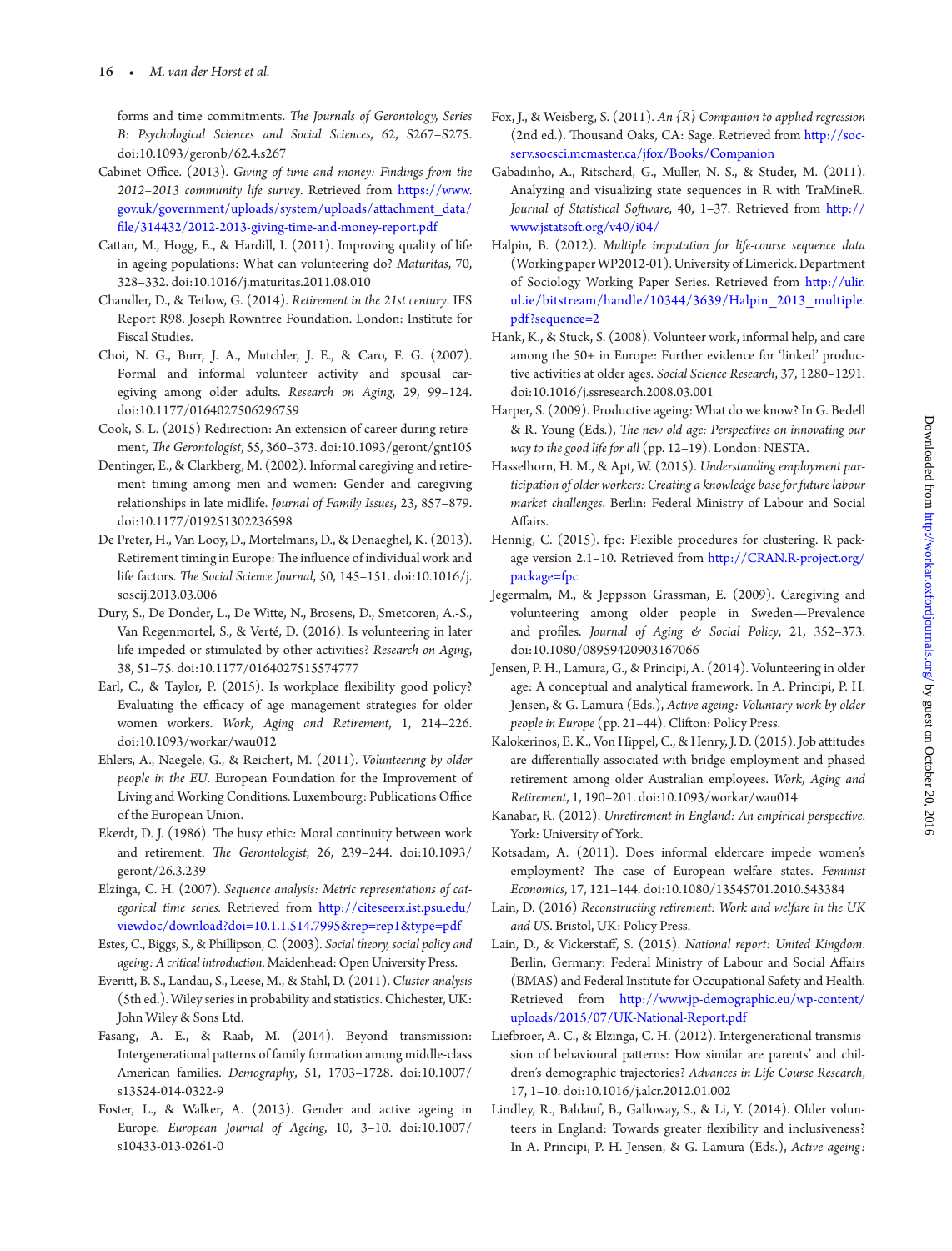<span id="page-17-1"></span>*Voluntary work by older people in Europe* (pp. 119–147). Cliton, UK: Policy Press.

- <span id="page-17-3"></span>Loretto, W. (2010). Work and retirement in an ageing world: The case of older workers in the UK. *Twenty-First Century Society: Journal of the Academy of Social Sciences*, 5, 279–294. doi:10.1080/17450144 .2010.480831
- <span id="page-17-0"></span>Madero-Cabib, I. (2015). The life course determinants of vulnerability in late careers. *Longitudinal and Life Course Studies*, 6, 88–106. doi:10.14301/llcs.v6i1.299
- Maechler, M., Rousseeuw, P., Struyf, A., Hubert, M., & Hornik, K. (2015). *Cluster: Cluster analysis basics and extensions*. R package version 2.0.3.
- Maestas, N. (2010). Back to work expectations and realizations of work ater retirement. *he Journal of Human Resources*, 45, 718– 748. doi:10.3368/jhr.45.3.718
- Marmot, M., Oldield, Z., Clemens, S., Blake, M., Phelps, A., Nazroo, J., … Banks, J. (2015). *English Longitudinal Study of Ageing: Waves 0–6, 1998–2013 [data collection]* (23rd ed.). UK Data Service. SN: 5050. Retrieved from [htp://dx.doi.org/10.5255/UKDA-SN-5050-10](http://dx.doi.org/10.5255/UKDA-SN-5050-10)
- McVittie, C., & Goodall, K. (2012). The ever-changing meanings of retirement. *American Psychologist*, 67, 75–76. doi:10.1037/ a0026259
- Meyersohn, R. (1968). Television and the rest of leisure. *Public Opinion Quarterly*, 32, 102–112. Retrieved from [htp://www.jstor.](http://www.jstor.org/stable/2747599) [org/stable/2747599](http://www.jstor.org/stable/2747599)
- Michaud, P.-C., Heitmueller, A., & Nazarov, Z. (2010). A dynamic analysis of informal care and employment in England. *Labour Economics*, 17, 455–465. doi:10.1016/j.labeco.2010.01.001
- Moen, P. (2004). Midcourse: Navigating retirement and a new life stage. In J. T. Mortimer & M. J. Shanahan (Eds.), *Handbook of the life course* (pp. 269–291). New York: Springer Science + Business Media, LLC.
- Moen, P., & Fields, V. (2002). *Midcourse* in the United States: Does unpaid community participation replace paid work? *Ageing International*, 27, 21–48. doi:10.1007/s12126-003-1001-0
- Moen, P., Kojola, E., Kelly, E. L., & Karakaya, Y. (2016). Men and women expecting to work longer: Do changing work conditions matter? *Work, Aging and Retirement*, 2, 321–344. doi:10.1093/workar/waw018
- Morrow-Howell, N., Hong, S.-I., McCrary, S., & Blinne, W. (2012). Changes in activity among older volunteers. *Research on Aging*, 34, 174–196. doi:10.1177/0164027511419371
- Morrow-Howell, N., Putnam, M., Lee, Y. S., Greenield, J. C., Inoue, M., & Chen, H. (2014). An investigation of activity profiles of older adults. *he Journals of Gerontology, Series B: Psychological Sciences and Social Sciences*, 69, 809–821. doi:10.1093/geronb/ gbu002
- Moulaert, T., & Biggs, S. (2013). International and European policy on work and retirement: Reinventing critical perspectives on active ageing and mature subjectivity. *Human Relations*, 66, 23–43. doi:10.1177/0018726711435180
- Mutchler, J. E., Burr, J. A., & Caro, F. G. (2003). From paid worker to volunteer: Leaving the paid workforce and volunteering in later life. *Social Forces*, 81, 1267–1293. doi:10.1353/sof.2003.0067
- Nazroo, J. Y. (2015). *Volunteering, providing informal care and paid employment in later life: Role occupancy and implications for well-being. Future of ageing: Evidence review*. London: Foresight, Government Office for Science.
- Neuwirth, E. (2014). *RColorBrewer: ColorBrewer paletes.* R package version 1.1–2. Retrieved from [htp://CAN.R-project.org/](http://CRAN.R-project.org/package=RColorBrewer) [package=RColorBrewer](http://CRAN.R-project.org/package=RColorBrewer)
- O'Connor, J. S., Orlof, A. S., & Shaver, S. (1999) *States, markets, families: Gender, liberalism and social policy in Australia, Canada, Great Britain and the United States*. Cambridge: Cambridge University Press.
- ONS. (2013) *Women in the labour market*. London: Office for National Statistics.
- Phillipson, C. (1982). *Capitalism and the construction of old age*. London: Macmillan.
- Phillipson, C., Vickerstaf, S., & Lain, D. (2016) Achieving fuller working lives: Labour market and policy issues in the United Kingdom. *Australian Journal of Social Issues*, 51, 187–203.
- <span id="page-17-2"></span>Pinquart, M., & Sörensen, S. (2003). Associations of stressors and uplits of caregiving with caregiver burden and depressive mood: A metaanalysis. *he Journals of Gerontology, Series B: Psychological Sciences and Social Sciences*, 58, 112–128. doi:10.1093/geronb/58.2.P112s
- R Core Team. (2015). *R: A language and environment for statistical computing*. Vienna, Austria: R Foundation for Statistical Computing. Retrieved from [htp://www.R-project.org/](http://www.R-project.org/)
- Robete, N., Bry, X., & Lelièvre, É. (2015). A "global interdependence" approach to multidimensional sequence analysis. *Sociological Methodology*, 45, 1–44. doi:10.1177/0081175015570976
- Robinson, J. P., & Godbey, G. (2000). *Time for life: he surprising ways Americans use their time* (2nd ed.). University Park, PA: Pennsylvania State University Press.
- Rooney, P., Steinberg, K., & Schervish, P. G. (2004). Methodology is destiny: The effect of survey prompts on reported levels of giving and volunteering. *Nonprofit and Voluntary Sector Quarterly*, 33, 628–654. doi:10.1177/0899764004269312
- Stephens, C., Breheny, M., & Mansvelt, J. (2015). Volunteering as reciprocity: Beneficial and harmful effects of social policies to encourage contribution in older age. *Journal of Aging Studies*, 33, 22–27. doi:10.1016/j.jaging.2015.02.003
- Studer, M. (2013). *WeightedCluster library manual: A practical guide to creating typologies of trajectories in the social sciences with R.* LIVES working papers, 24. doi: 10.12682/lives.2296-1658.2013.24
- Van der Horst, M. (2014). Gender role atitudes. In A. C. Michalos (Ed.), *Encyclopedia of quality of life and well-being research* (pp. 2451–2453). Dordrecht, the Netherlands: Springer Science + Business Media. doi:10.1007/978-94-007-0753-5\_1135
- Van der Horst, M., Vickerstaf, S., Lain, D., Clark, C., & Baumberg Geiger, B. (n.d.). *Employment pathways of older men and women in England: A case of ragmentation?* Unpublished manuscript.
- Vickerstaf, S. (2015) Retirement: Evolution, revolution or retrenchment? In J. Twigg & W. Martin (Eds.), *he Routledge cultural gerontology handbook* (pp. 297–304). Oxford: Routledge.
- Vickerstaff S., & Cox, J. (2005). Retirement and risk: The individualisation of retirement experiences? *Sociological Review*, 53, 77–95. doi:10.1111/j.1467-954X.2005.00504.x
- Venables, W. N., & Ripley, B. D. (2002) *Modern applied statistics with S* (4th ed.). New York: Springer.
- Wang, M., & Shultz, K. S. (2010). Employee retirement: A review and recommendations for future investigation. *Journal of Management*, 36, 172–206. doi:10.1177/0149206309347957
- Warnes, G. R., Bolker, B., Lumley, T., & Johnson, R. C. (2015). *gmodels: Various R programming tools for model iting.* R package version 2.16.2. Retrieved from [htp://CAN.R-project.org/package=gmodels](http://CRAN.R-project.org/package=gmodels)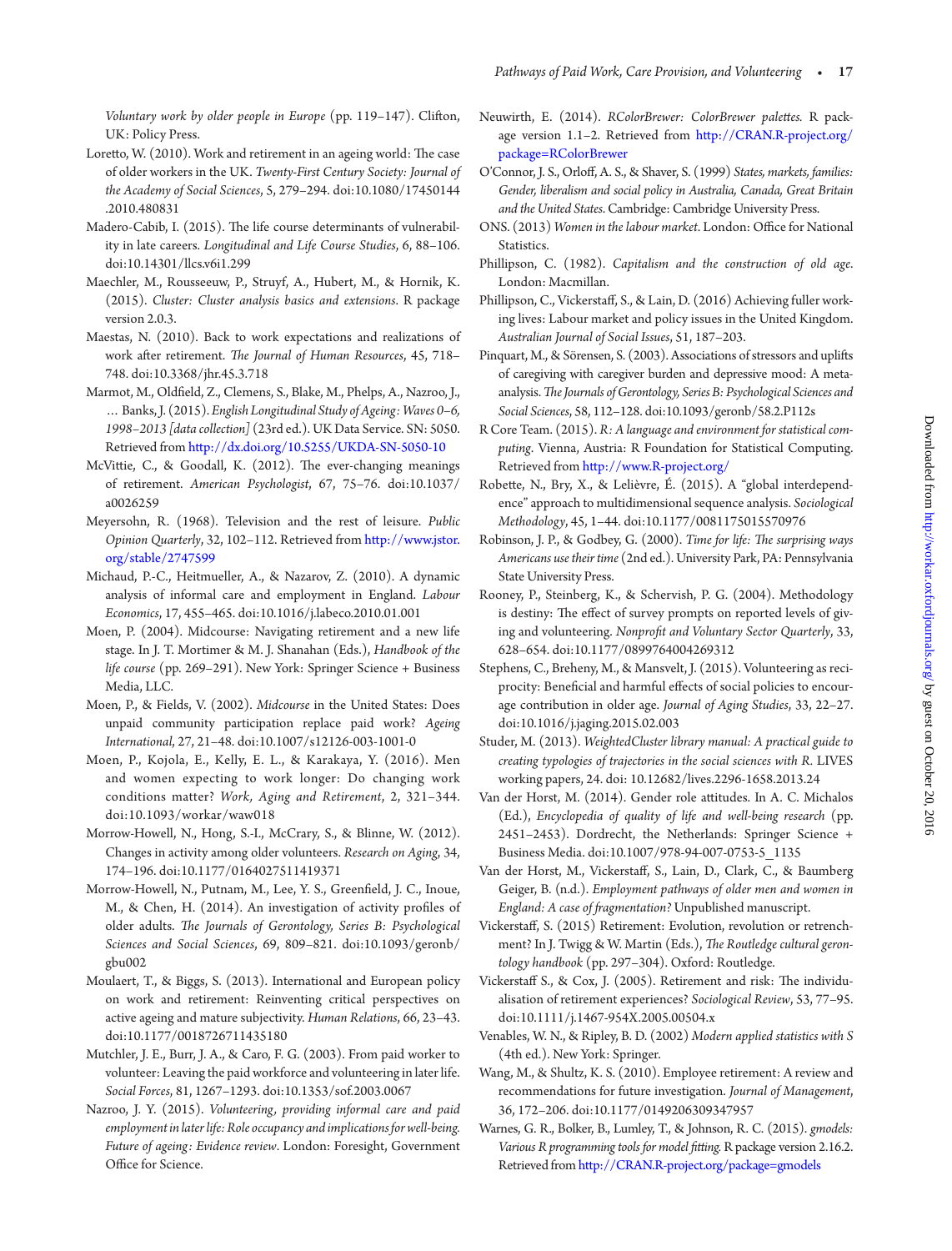- Welch, C., Bartlett, J., & Petersen, I. (2014). Application of multiple imputation using the two-fold fully conditional specification algorithm in longitudinal clinical data. *The Stata Journal*, 14, 418–431.
- Wickham, H. (2011). The split-apply-combine strategy for data analysis. *Journal of Statistical Sotware*, 40, 1–29. Retrieved from [htp://](http://www.jstatsoft.org/v40/i01/) [www.jstatsot.org/v40/i01/](http://www.jstatsoft.org/v40/i01/)
- Zhan, Y., & Wang, M. (2015). Bridge employment: Conceptualizations and new directions for future research. In P. M. Bal, D. T. Kooij, & D. M. Rousseau (Eds.), *Aging workers and the employee–employer relationship* (pp. 203–220). Cham, Switzerland: Springer International Publishing.

#### **APPENDIX A**

PAM clustering has a random component to it. To check the stability of our cluster solutions, we repeated the analyses five times using diferent seeds. To check whether we ended up with the same clusters, we looked for each of the activity domains whether the medoids and the *n* per cluster were the same as the version presented in the article. This was indeed the case for each of our activity domains.

#### **APPENDIX B**

In this appendix, we see whether it maters if we weight the data. Although preferable we would have used a longitudinal weight, we cannot use the longitudinal weight provided by ELSA because we kept the people who died over the observation period in our analyses. Because all of the respondents included in this study participated in the first wave, we use the first wave weight instead. Although this is not the ideal weight it should provide us with some information about the impact of weighting on our analyses.

For each of the clusters, the medoids are the same, but the *n* per cluster is somewhat different. Some clusters seem more stable than others, but the same characteristics seem to make up the cluster. We then performed the loglinear analyses on the weighted clusters. We again excluded the respondents who ended up in at least one activity domain cluster as "died in observation period" (121 respondents).

For the basic model, we ended up with the same final model. While in the version presented in the main article, this model was marginally significant, on weighted data it is not significant. This provides further proof that this is indeed the right model.

We then continued with the full model, including gender and having a long-standing illness. As shown in [Table B5,](#page-19-0) we ended up with the same model as presented in the main article, showing that the differences in clusters did not lead to a different final model. Hence, the main conclusions presented in our article stand. For this appendix, we used two additional R packages: plyr [\(Wickham, 2011\)](#page-17-3) and WeightedCluster ([Studer, 2013](#page-16-34)).

#### Table B1. Work Pathway Clusters

| Medoids Unweighted Cluster      | $n$ in Unweighted Cluster | Medoids Weighted Cluster        | $n$ in Weighted Cluster |
|---------------------------------|---------------------------|---------------------------------|-------------------------|
| EFT,6                           | 297                       | EFT,6                           | 297                     |
| $EFT,4-N,2$                     | 121                       | $EFT,4-N,2$                     | 121                     |
| SLPT,2-SSPT,1-SLPT,1-SSPT,1-N,1 | 77                        | SLPT,2-SSPT,1-SLPT,1-SSPT,1-N,1 | 76                      |
| $EFT, 3-N, 3$                   | 253                       | $EFT, 3-N, 3$                   | 307                     |
| $ELPT, 3-N, 3$                  | 235                       | $ELPT, 3-N, 3$                  | 159                     |
| SFT,6                           | 127                       | SFT <sub>6</sub>                | 120                     |
| $N_{0.6}$                       | 761                       | $N_{0.6}$                       | 790                     |
| EFT,3-ELPT,2-N,1                | 118                       | EFT,3-ELPT,2-N,1                | 143                     |
| $N,1-D,5$                       | 108                       | $N,1-D,5$                       | 108                     |
| ELPT, 5-N, 1                    | 114                       | ELPT, 5-N, 1                    | 106                     |
| $EST, 4-N, 2$                   | 120                       | $EST, 4-N, 2$                   | 104                     |

*Source.* ELSA Waves 1–6.

#### Table B2. Volunteering Pathway Clusters

| Medoids Unweighted Cluster | $n$ in Unweighted Cluster | Medoids Weighted Cluster | n in Weighted Cluster |
|----------------------------|---------------------------|--------------------------|-----------------------|
| $N_{,6}$                   | 1,367                     | N,6                      | 1,524                 |
| $T, 1-N, 1-T, 4$           | 447                       | $T, 1-N, 1-T, 4$         | 403                   |
| $O,1-N,1-O,2-N,1-O,1$      | 378                       | $O,1-N,1-O,2-N,1-O,1$    | 288                   |
| $N, 2-D, 4$                | 139                       | $N2-D4$                  | 116                   |

*Source.* ELSA Waves 1–6.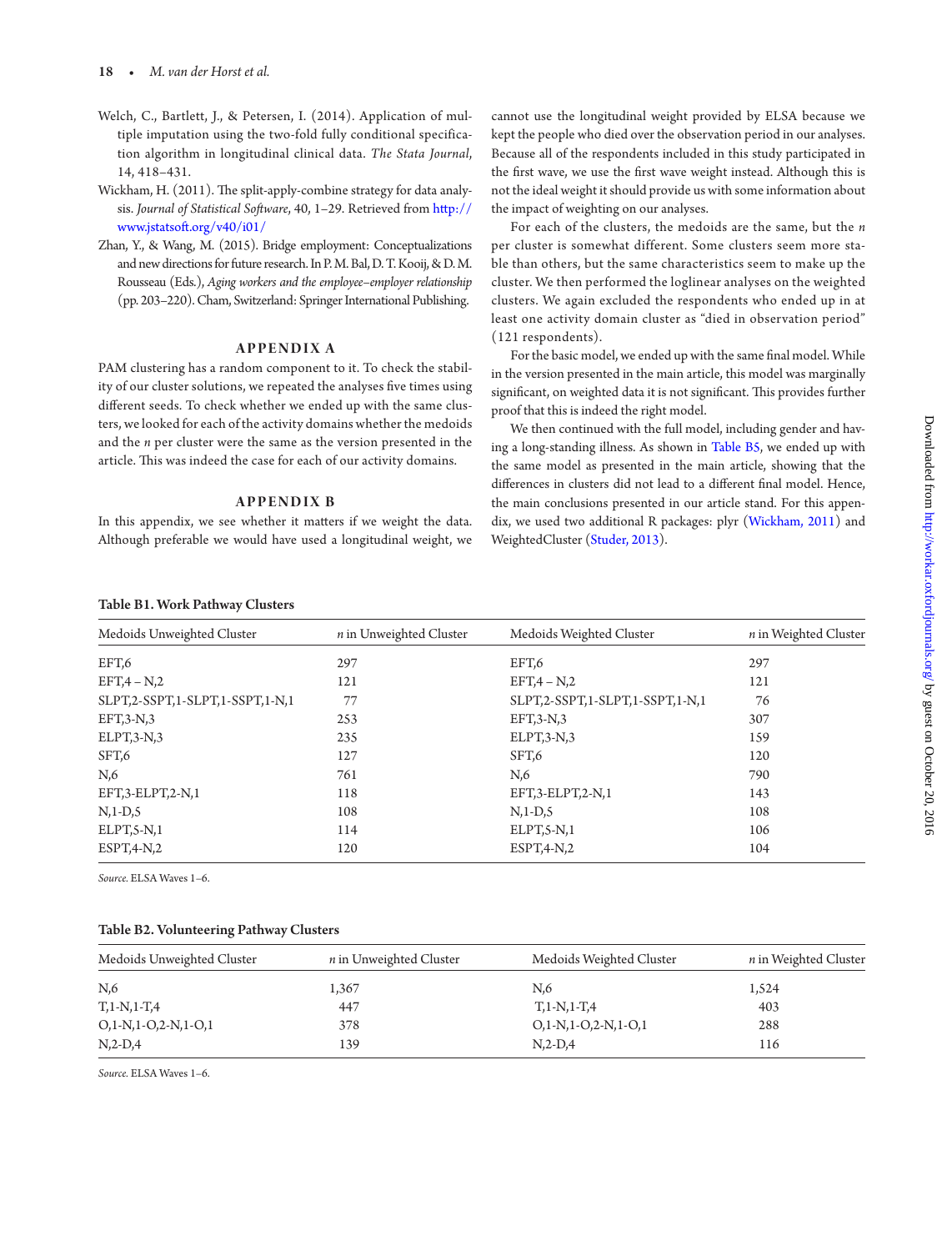#### Table B3. Care Pathway Clusters

| Medoids Unweighted Cluster | n in Unweighted Cluster | Medoids Weighted Cluster   | <i>n</i> in Weighted Cluster |
|----------------------------|-------------------------|----------------------------|------------------------------|
| N.6                        | 1,686                   | N.6                        | 1,845                        |
| $C, 1-N, 2-C, 1-N, 1-C, 1$ | 505                     | $C, 1-N, 2-C, 1-N, 1-C, 1$ | 369                          |
| $N12-D14$                  | 140                     | $N2-D4$                    | 117                          |

*Source.* ELSA Waves 1–6.

#### Table B4. Goodness-of-Fit Tests for Loglinear Models—Weighted Clusters

<span id="page-19-0"></span>

| Loglinear Model                                                   | Deviance | $\chi^2$     | df       | $p$ (deviance) | AIC.  |
|-------------------------------------------------------------------|----------|--------------|----------|----------------|-------|
| Only main effects                                                 | 108.4    | 107.4        | 42       | < .001         | 132.4 |
| All two-way interactions                                          | 16.5     | 17.5         | 16       | .420           | 92.5  |
| Also three-way interaction                                        | $\Omega$ | $\mathbf{0}$ | $\Omega$ |                | 108.0 |
| Two-way interactions, excluding volunteer-care                    | 22.0     | 23.4         | 18       | .232           | 94.0  |
| Two-way interactions, excluding work-care                         | 57.7     | 55.4         | 24       | < .001         | 117.7 |
| Two-way interactions, excluding work-volunteer                    | 60.3     | 63.6         | 32       | .002           | 104.3 |
| Two-way interactions, excluding volunteer-care and work-care      | 63.9     | 61.8         | 26       | < .001         | 119.9 |
| Two-way interactions, excluding volunteer–care and work–volunteer | 66.5     | 69.6         | 34       | < .001         | 106.5 |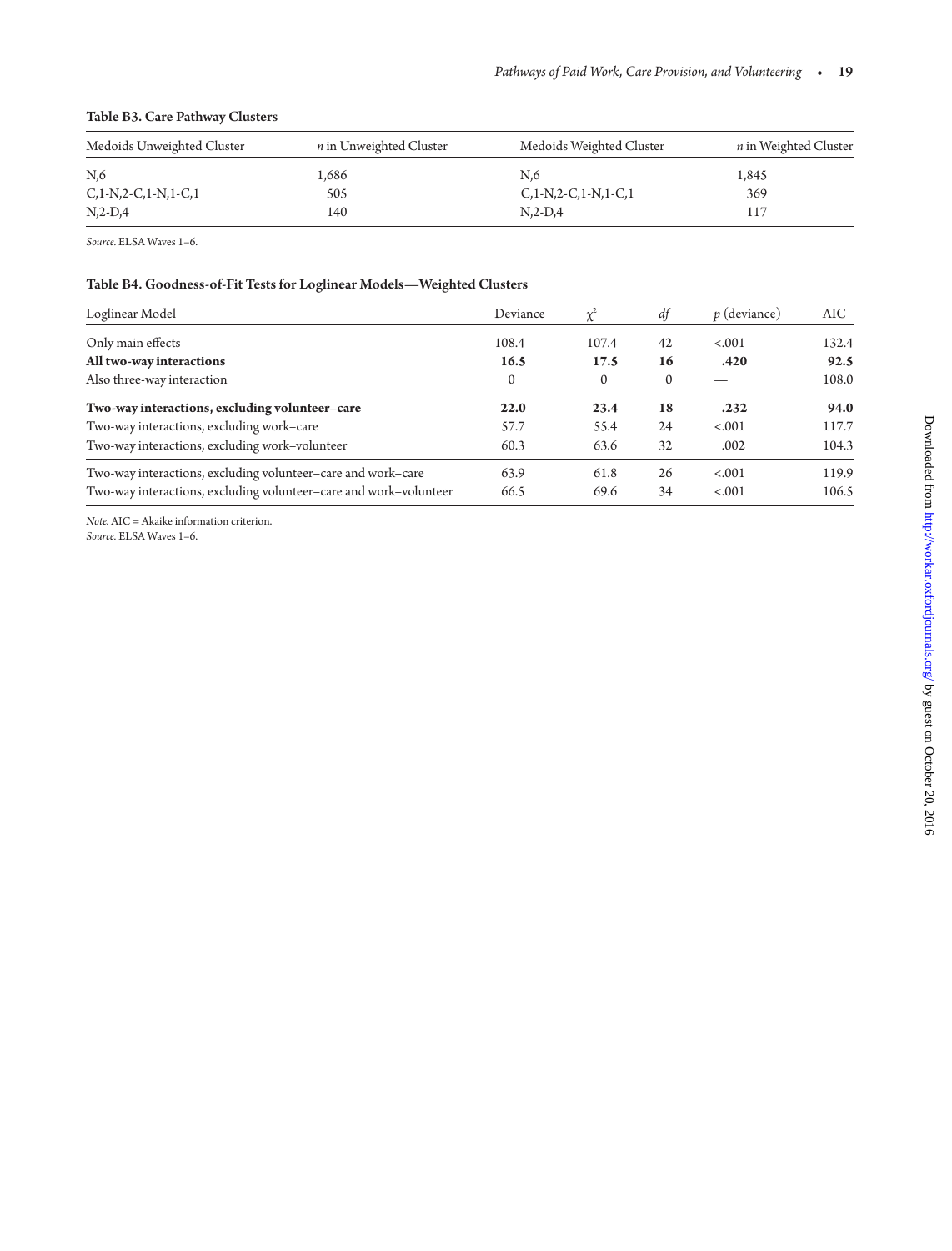| Loglinear Model                                                                                                              | Deviance     | $\chi^2$                 | df           | $p$ (deviance) | AIC   |
|------------------------------------------------------------------------------------------------------------------------------|--------------|--------------------------|--------------|----------------|-------|
| Only main effects $+$ female $\times$ long-standing illness                                                                  | 901.4        | 885.6                    | 201          | $-.001$        | 931.4 |
| All two-way interactions                                                                                                     | 164.8        | 164.7                    | 153          | .242           | 290.8 |
| All three-way interactions                                                                                                   | 62.6         |                          | 75           | .845           | 344.6 |
| All four-way interactions                                                                                                    | 9.6          | $\overline{\phantom{0}}$ | 24           | .996           | 393.6 |
| Also five-way interaction                                                                                                    | $\mathbf{0}$ |                          | $\mathbf{0}$ |                | 432.0 |
| Two-way interactions, excluding work-care                                                                                    | 180.0        | 174.2                    | 161          | .146           | 290.0 |
| Two-way interactions, excluding work-volunteer                                                                               | 212.0        | 221.4                    | 169          | .014           | 306.0 |
| Two-way interactions, excluding work-female                                                                                  | 574.7        | 541.3                    | 161          | $-.001$        | 684.7 |
| Two-way interactions, excluding work-long-standing illness                                                                   | 337.8        | 324.9                    | 161          | $-.001$        | 447.8 |
| Two-way interactions, excluding care-volunteer                                                                               | 170.8        | 172.5                    | 155          | .182           | 292.8 |
| Two-way interactions, excluding care-female                                                                                  | 193.8        | 191.2                    | 154          | .016           | 317.8 |
| Two-way interactions, excluding care-long-standing illness                                                                   | 165.7        | 168.5                    | 154          | .245           | 289.7 |
| Two-way interactions, excluding volunteer-female                                                                             | 166.1        | 164.8                    | 155          | .256           | 288.1 |
| Two-way interactions, excluding volunteer-long-standing illness                                                              | 175.1        | 172.2                    | 155          | .129           | 297.1 |
| Two-way interactions, excluding volunteer-female and work-care                                                               | 181.4        | 173.8                    | 163          | .154           | 287.4 |
| Two-way interactions, excluding volunteer-female and work-volunteer                                                          | 212.0        | 221.2                    | 171          | .018           | 302.0 |
| Two-way interactions, excluding volunteer-female and work-female                                                             | 574.8        | 541.2                    | 163          | $-.001$        | 680.8 |
| Two-way interactions, excluding volunteer-female and work-long-standing illness                                              | 339.0        | 325.2                    | 163          | < .001         | 445.0 |
| Two-way interactions, excluding volunteer-female and care-volunteer                                                          | 171.9        | 172.6                    | 157          | .197           | 289.9 |
| Two-way interactions, excluding volunteer-female and care-female                                                             | 194.8        | 191.8                    | 156          | .019           | 314.8 |
| Two-way interactions, excluding volunteer-female and care-long-standing illness                                              | 167.0        | 168.4                    | 156          | .259           | 287.0 |
| Two-way interactions, excluding volunteer-female and volunteer-long-standing illness                                         | 176.2        | 172.0                    | 157          | .140           | 294.2 |
| Two-way interactions, excluding volunteer-female, care-long-standing illness, and work-care                                  | 183.7        | 178.4                    | 164          | .139           | 287.7 |
| Two-way interactions, excluding volunteer-female, care-long-standing illness, and work-volunteer                             | 212.9        | 225.1                    | 172          | .019           | 300.9 |
| Two-way interactions, excluding volunteer-female, care-long-standing illness, and work-female                                | 575.1        | 546.1                    | 164          | $-.001$        | 679.1 |
| Two-way interactions, excluding volunteer-female, care-long-standing illness, and work-long-standing illness                 | 341.3        | 328.3                    | 164          | $-.001$        | 445.3 |
| Two-way interactions, excluding volunteer-female, care-long-standing illness, and care-volunteer                             | 172.5        | 175.8                    | 158          | .203           | 288.5 |
| Two-way interactions, excluding volunteer-female, care-long-standing illness, and care-female                                | 195.4        | 194.3                    | 157          | .020           | 313.4 |
| Two-way interactions, excluding volunteer-female, care-long-standing illness, and volunteer-long-standing illness            | 176.8        | 175.1                    | 158          | .145           | 292.8 |
| Two-way interactions, excluding volunteer-female, care-long-standing illness, work-care, and work-volunteer                  | 229.9        | 231.8                    | 180          | .007           | 301.9 |
| Two-way interactions, excluding volunteer-female, care-long-standing illness, work-care, and work-female                     | 615.9        | 568.2                    | 172          | $-.001$        | 703.9 |
| Two-way interactions, excluding volunteer-female, care-long-standing illness, work-care, and work-long-standing illness      | 357.9        | 339.6                    | 172          | $-.001$        | 445.9 |
| Two-way interactions, excluding volunteer-female, care-long-standing illness, work-care, and care-volunteer                  | 189.4        | 184.6                    | 166          | .103           | 289.4 |
| Two-way interactions, excluding volunteer-female, care-long-standing illness, work-care, and care-female                     | 236.6        | 223.3                    | 165          | $-.001$        | 338.6 |
| Two-way interactions, excluding volunteer-female, care-long-standing illness, work-care, and volunteer-long-standing illness | 193.5        | 185.3                    | 166          | .071           | 293.5 |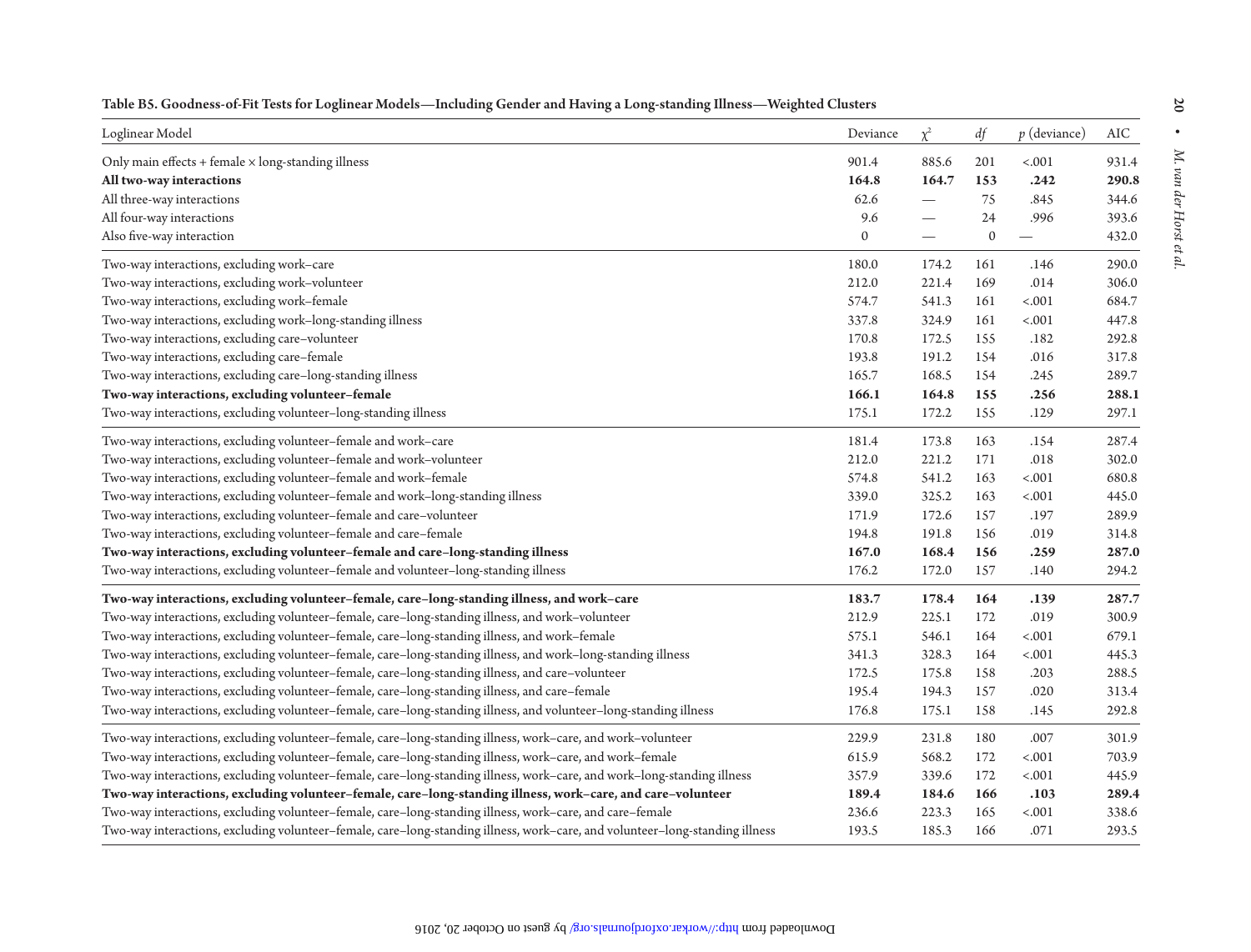Table B5. *Continued*

| Loglinear Model                                                                                                                                                             | Deviance | $\mathcal{V}^{\mathcal{L}}$ | dt  | $p$ (deviance) | AIC   |
|-----------------------------------------------------------------------------------------------------------------------------------------------------------------------------|----------|-----------------------------|-----|----------------|-------|
| Two-way interactions, excluding volunteer-female, care-long-standing illness, work-care, care-volunteer, and work-volunteer                                                 | 236.2    | 237.6                       | 182 | .004           | 304.2 |
| Two-way interactions, excluding volunteer-female, care-long-standing illness, work-care, care-volunteer, and work-female                                                    | 622.2    | 577.4                       | 174 | $-.001$        | 706.2 |
| Two-way interactions, excluding volunteer-female, care-long-standing illness, work-care, care-volunteer, and work-long-standing<br>illness                                  | 363.7    | 347.4                       | 174 | < .001         | 447.7 |
| Two-way interactions, excluding volunteer-female, care-long-standing illness, work-care, care-volunteer, and care-female                                                    | 242.8    | 232.2                       | 167 | $-.001$        | 340.8 |
| Two-way interactions, excluding volunteer-female, care-long-standing illness, work-care, care-volunteer, and volunteer-<br>long-standing illness                            | 199.2    | 190.9                       | 168 | .050           | 295.2 |
| Two-way interactions, excluding volunteer-female, care-long-standing illness, work-care, care-volunteer, volunteer-long-standing<br>illness, and work-volunteer             | 243.7    | 241.5                       | 184 | .002           | 307.7 |
| Two-way interactions, excluding volunteer-female, care-long-standing illness, work-care, care-volunteer, volunteer-long-standing<br>illness, and work-female                | 632.0    | 584.4                       | 176 | < .001         | 712.0 |
| Two-way interactions, excluding volunteer-female, care-long-standing illness, work-care, care-volunteer, volunteer-long-standing<br>illness, and work-long-standing illness | 371.3    | 357.6                       | 176 | < .001         | 451.3 |
| Two-way interactions, excluding volunteer-female, care-long-standing illness, work-care, care-volunteer, volunteer-long-standing<br>illness, and care-female                | 252.7    | 240.0                       | 169 | $-.001$        | 346.7 |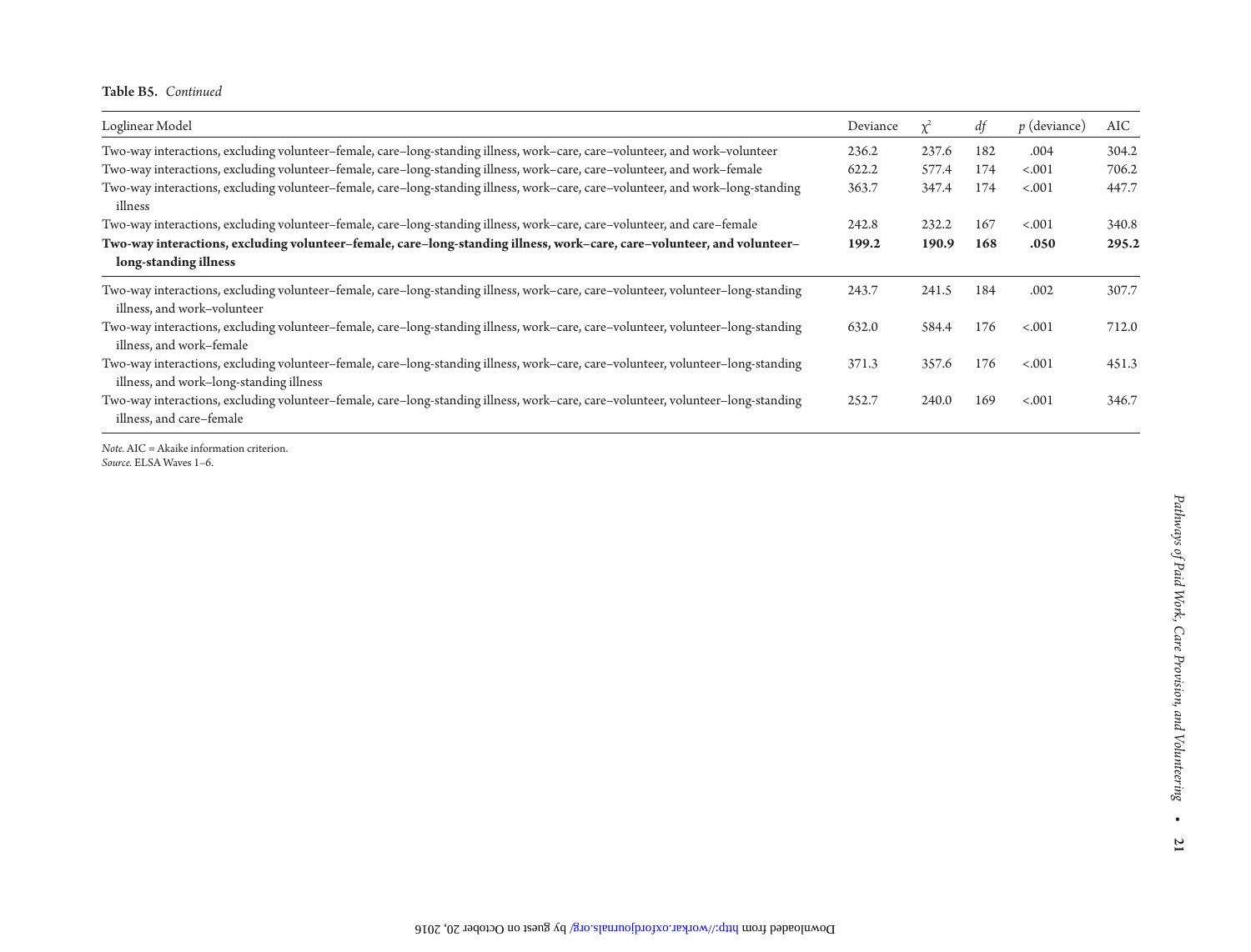#### **APPENDIX C**

In this appendix, we investigate what the models look like if we only include gender, rather than both gender and having a long-standing illness. When including both gender and having a long-standing illness about 11% of the margins is below 5, this is only about 1% when only including gender and still less than 4% if we include gender and only look at individuals without a activity limiting illness. [Agresti \(2013\)](#page-14-6) suggests that when the fitted values are small "but the sufficient marginal totals for  $M_{\rm_1}$  are mostly in at least the range 5–10, the chi-squared approximation if usually adequate for model comparison statistics" (pp. 400–401). Even for the model presented in the article, about 89% of the margins are at least 5. Because there are far less margins below 5 in the model with only gender and to gain further insight in the relationships presented in the article, we looked at what happened when we only controlled for gender and for gender on the subsample of individuals without an activity limiting illness.

Taking the final model presented in the article as starting point, it is shown that when we are only controlling for gender, more relationships between the pathways exist. Where in the presented model the volunteering cluster was only related to the work cluster, when we only control for gender it is related to care as well. This relationship is marginally significant  $[\Delta(2) = 6.50, p = .039]$ . Also, there is a remaining

marginally significant relationship between the work cluster and the care cluster  $[\Delta(8) = 16.56, p = .035]$ . The extra pathways found in this model are, thus, not very strong. The relationships presented in the article appear to be more pronounced: between the work and volunteering pathway  $[\Delta(16) = 49.71, p < .001]$ , between gender and the work pathway  $[\Delta(8) = 396.19, p < .001]$ , and between gender and the care pathway  $[\Delta(1) = 39.90, p < .001]$ .

If we look instead at individuals who do not have an activity limiting illness, the relationship between the work cluster and the care cluster disappears again. Thus, evidence seems to suggest that at least most of this relationship is due to diferences between gender and if there is a remaining direct relationship between the work and care clusters this relationship is only marginally significant. The relationship between care and volunteering remained but is still not very pronounced  $[\Delta(2) = 7.61, p = .022]$ . The relationship between volunteering and work disappeared and should thus be interpreted with caution in the model presented in the main article. The relationships between gender and work  $[\Delta(8) = 358.2, p < .001]$  and gender and care  $[\Delta(1) = 62.2,$ *p* < .001] remain.

To conclude, at least part of the relationship between the care and work clusters appears to be due to gender. Remaining relationships seem to be weaker and are not found in all specifications of the model.

#### Table C1. Loglinear Models—Including Gender

| Loglinear Model                                                            | Deviance     | df           | $\boldsymbol{p}$ | AIC.  |
|----------------------------------------------------------------------------|--------------|--------------|------------------|-------|
| Only main effects                                                          | 640.7        | 95           | < .001           | 666.7 |
| All two-way interactions                                                   | 80.9         | 58           | .025             | 180.9 |
| All three-way interactions                                                 | 19.1         | 16           | .265             | 203.1 |
| Also four-way interaction                                                  | $\mathbf{0}$ | $\mathbf{0}$ |                  | 216.0 |
| All two-way interactions, excluding work-care                              | 97.4         | 66           | .007             | 181.4 |
| All two-way interactions, excluding work-volunteering                      | 130.7        | 74           | $-.001$          | 198.7 |
| All two-way interactions, excluding work-female                            | 477.1        | 66           | $-.001$          | 561.1 |
| All two-way interactions, excluding care-volunteering                      | 87.3         | 60           | .012             | 183.3 |
| All two-way interactions, excluding care-female                            | 120.7        | 59           | < .001           | 218.7 |
| All two-way interactions, excluding volunteering-female                    | 81.5         | 60           | .034             | 177.5 |
| All two-way interactions, excluding volunteer-female and work-care         | 98.0         | 68           | .010             | 178.0 |
| All two-way interactions, excluding volunteer-female and work-volunteering | 131.2        | 76           | < .001           | 195.2 |
| All two-way interactions, excluding volunteer–female and work–female       | 477.7        | 68           | < .001           | 557.7 |
| All two-way interactions, excluding volunteer-female and care-volunteering | 88.0         | 62           | .017             | 180.0 |
| All two-way interactions, excluding volunteer-female and care-female       | 121.4        | 61           | < .001           | 215.4 |